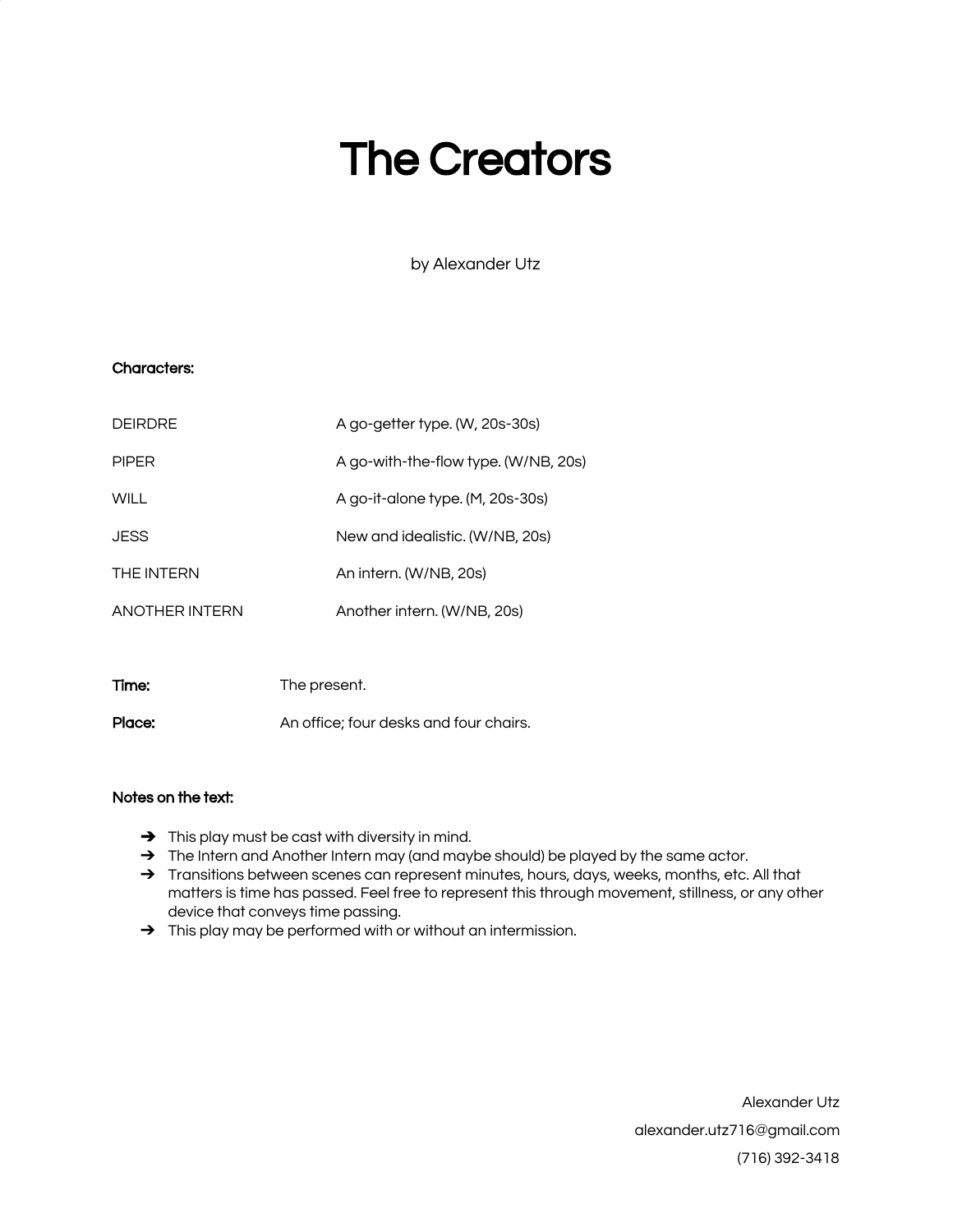#### One

An office space. There is one door leading to <sup>a</sup> private office, labeled "PRIVATE" and, under that, "Gene." The office kitchen is offstage. In the main space are four desks and four chairs; one desk is empty and piling with papers. At the other desks, in various stages of disarray, sit DEIRDRE, PIPER, and WILL. DEIRDRE is working, PIPER and WILL sleep. Heads on desks, laid back in their office chairs, that sort of thing. They've been here <sup>a</sup> while.

After <sup>a</sup> few moments, THE INTERN enters from the kitchen, carrying <sup>a</sup> buzzer. THE INTERN rings the buzzer, waking PIPER and WILL. DEIRDRE is unfazed by the noise. THE INTERN exits. PIPER and WILL yawn, stretch, rub eyes, etc, then get to work. PIPER turns on <sup>a</sup> handheld video camera, which she uses intermittently to record her surroundings or herself. They work in silence for <sup>a</sup> bit.

After another few moments, WILL stands and exits to the kitchen. He returns with <sup>a</sup> mug of coffee and <sup>a</sup> banana, then plops in his chair and puts his head back on his desk with <sup>a</sup> groan.

#### DEIRDRE

Maybe you should try waking up on your own. You wouldn't be so tired.

#### WILL head down

I hate that bell.

## DEIRDRE

Maybe you should try waking up on your own.

#### WILL head down

Don't you hate that bell?

#### DEIRDRE

That's what I do. I wake up on my own.

## WILL head down

I'm aware.

#### DEIRDRE

I've trained my internal clock to wake up when the sun rises.

#### WILL head down

You're an inspiration.

#### DEIRDRE

I could teach you.

#### PIPER

He's being sarcastic.

#### DEIRDRE

What?

#### WILL head down

I'm being sarcastic.

#### PIPER

I don't know how you do it.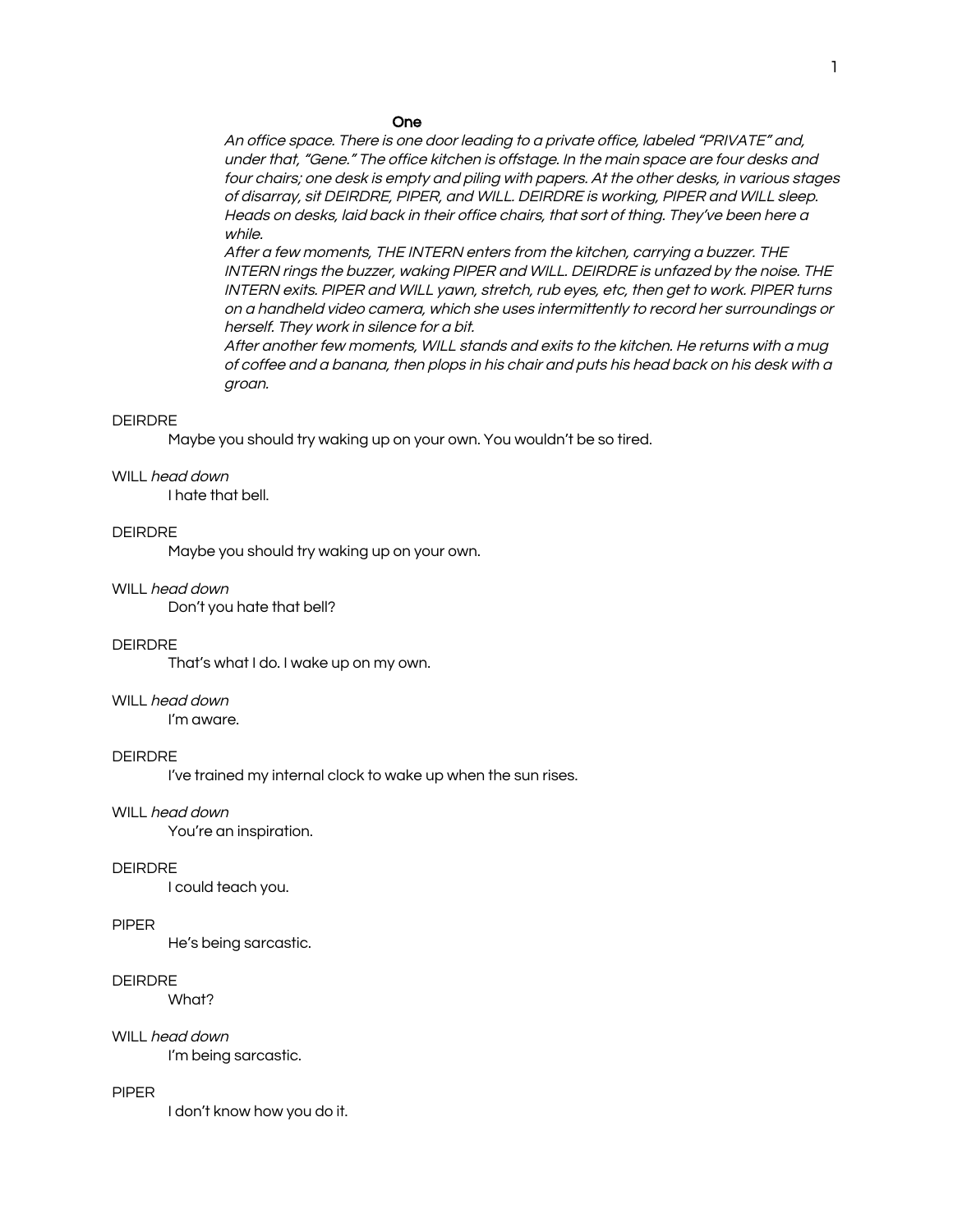WILL sitting up Be sarcastic?

#### PIPER

I don't know how you get up so early.

## DEIRDRE

I've trained my internal clock —

## **WILL**

Yeah, we know.

# PIPER

I just don't have the energy in the morning.

## DEIRDRE

Once you get used to it, it's not too bad.

## WILL to PIPER

Want some coffee?

## PIPER

I think you already know the answer to that.

# **WILL**

Fair enough.

WILL exits to kitchen.

## PIPER

Getting a lot done?

## DEIRDRE

The morning's usually a productive time for me.

#### PIPER

Do you get any sleep?

## DEIRDRE

I get enough.

## PIPER

I don't think I've ever seen you sleep.

# DEIRDRE

You're exaggerating.

#### PIPER

Maybe you sleep with your eyes open. That's so cool. Would you tell me if you did? If you slept with your eyes open?

## DEIRDRE

I don't sleep with my eyes open.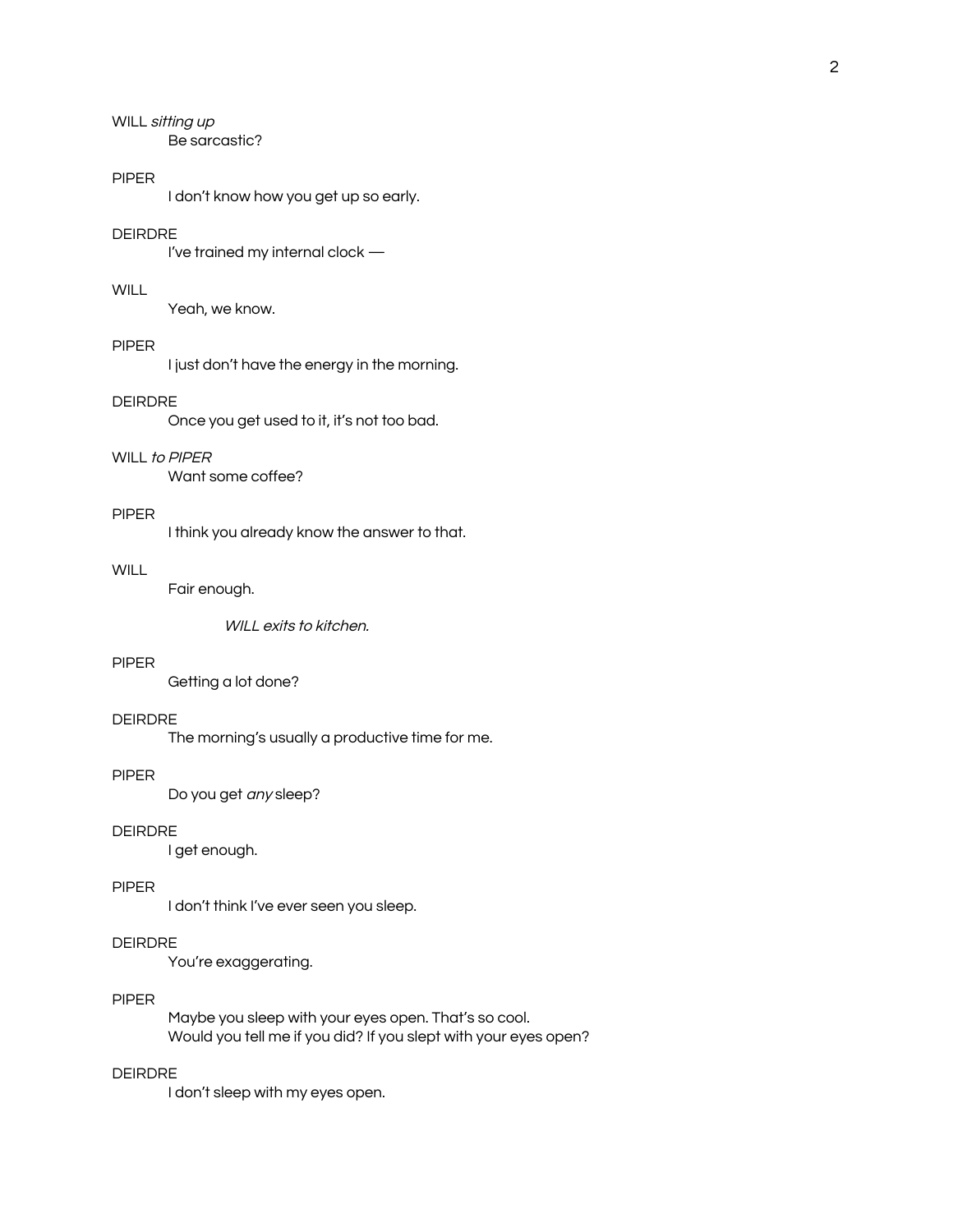# **WILL**

How would you know? If you did or not?

## DEIRDRE

I think I'd know.

#### WILL to PIPER

If she ever does, don't tell her.

## PIPER

What, just leave her in the dark? — Ha ha. See what I did there?

## **WILL**

That's funny. Love it. I'm adding it to the act.

#### DEIRDRE

I don't sleep with my eyes open.

#### PIPER

We're just teasing, Deirdre. Geez.

## DEIRDRE

Actually, call me Deedee. I want you guys to call me Deedee.

## PIPER

— Why?

#### DEIRDRE

I want Gene to see me as more carefree, more fun. That way he might give me better assignments. So, Deedee.

#### **WILL**

That doesn't sound like Gene.

## DEIRDRE

It's worth a shot.

#### PIPER

Sure, if you think so.

# DEIRDRE

I do. I think so.

Pause. They work.

— Can you guys say it? Just once? I want to see how it sounds.

# **WILL**

What? Deedee?

#### DEIRDRE

Yeah, like in a conversational way. Like it's an everyday thing.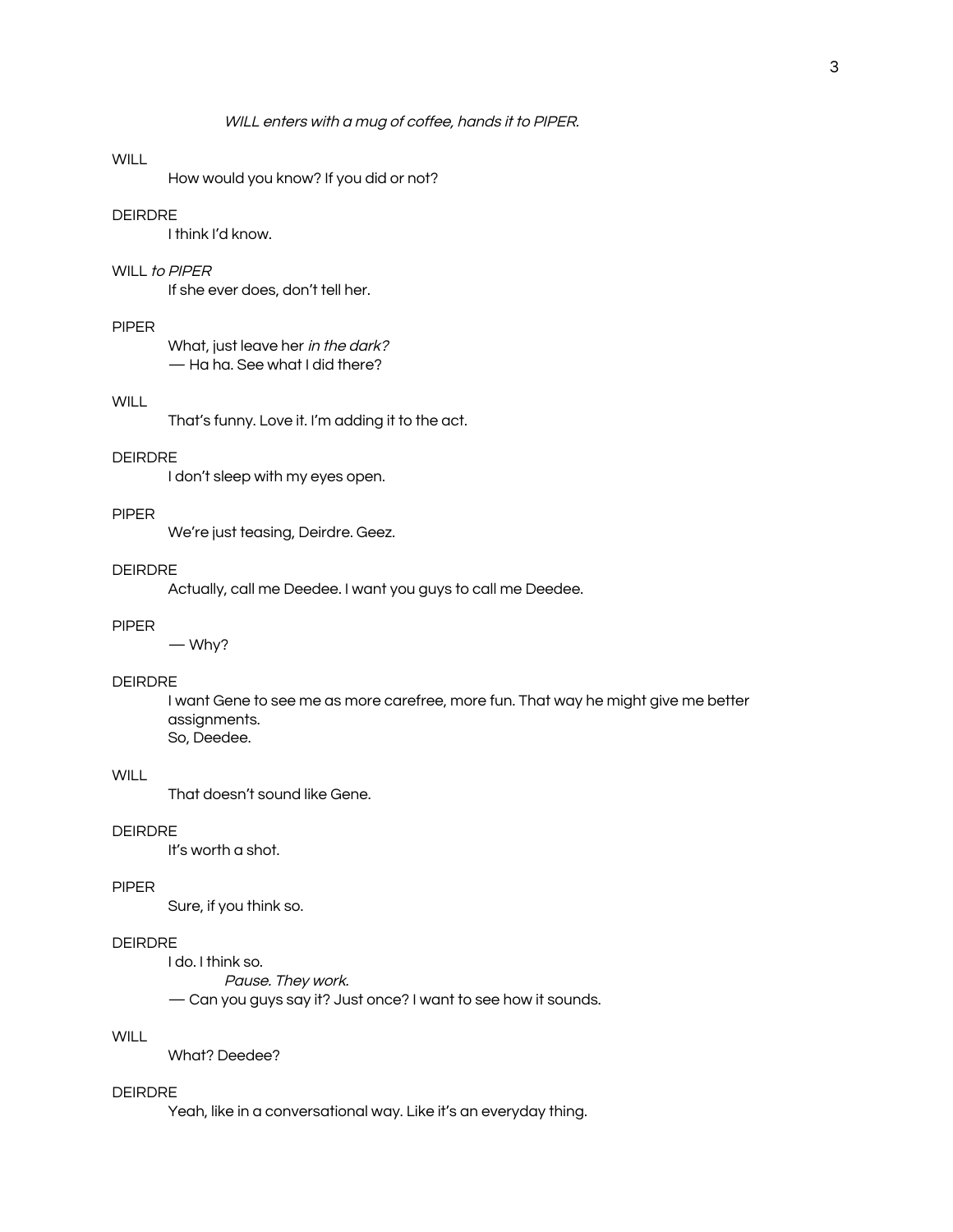# **WILL**

Okay, yeah, this is weird.

#### PIPER

What are you working on today, Deedee? — How was that?

# DEIRDRE

Seemed a little forced. Catch me off guard with it.

## PIPER

But you asked me to — you'll be expecting it now.

#### DEIRDRE

Well, you'll have to surprise me.

# **WILL**

Yeah, Piper, come on. Surprise her.

#### PIPER

How about I do it later, so you'll forget and won't be expecting it.

# DEIRDRE

Okay. That works.

— Do you like it, though? Deedee? Does it sound like me?

# PIPER

Sure. Yeah, it suits you, I guess.

#### DEIRDRE

You guess?

#### PIPER

It's different. I'll need to get used to it.

#### DEIRDRE.

I like it. Will?

## **WILL**

I'm holding judgement until I hear it in context.

## DEIRDRE

We should get back to work anyway.

They do. After <sup>a</sup> few moments, THE INTERN enters again and approaches the empty desk. THE INTERN looks through the papers on the desk. PIPER and WILL watch, curious.

# **WILL**

What's going on?

## THE INTERN

Nothing.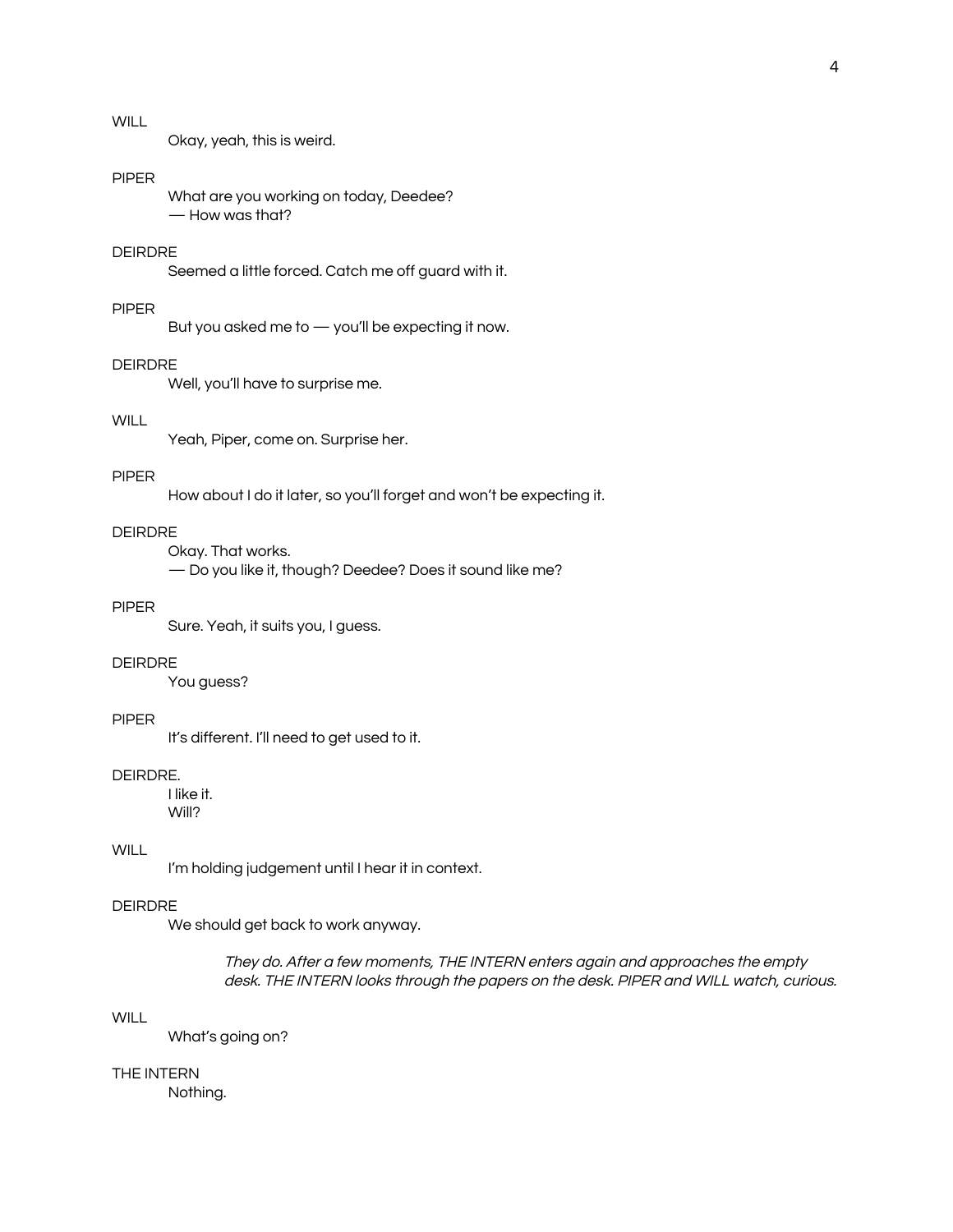Doesn't look like nothing.

#### THE INTERN

Just gathering some papers.

## **WILL**

He might be coming back.

## THE INTERN

Gene told me to gather these up, so I'm gathering.

#### PIPER

Does that mean he's not coming back?

## THE INTERN

I don't know.

# WILL.

He might be coming back.

## PIPER

Yeah, it's only been — how long has it been?

## **WILL**

It doesn't feel like it's been too long.

## THE INTERN

It's been months.

## **WILL**

Already? Wow. Okay, so it's been a while.

## PIPER

We get unlimited vacation days, though. I bet he's just taking a  $-$  a really long vacation.

#### THE INTERN

Craig did not get his time approved.

## **WILL**

Yeah, but our time off requests never gets approved.

#### THE INTERN

I'm just doing what Gene told me to.

# WILL.

Gathering.

# THE INTERN

Gathering.

## WILL.

And if he comes back? What then?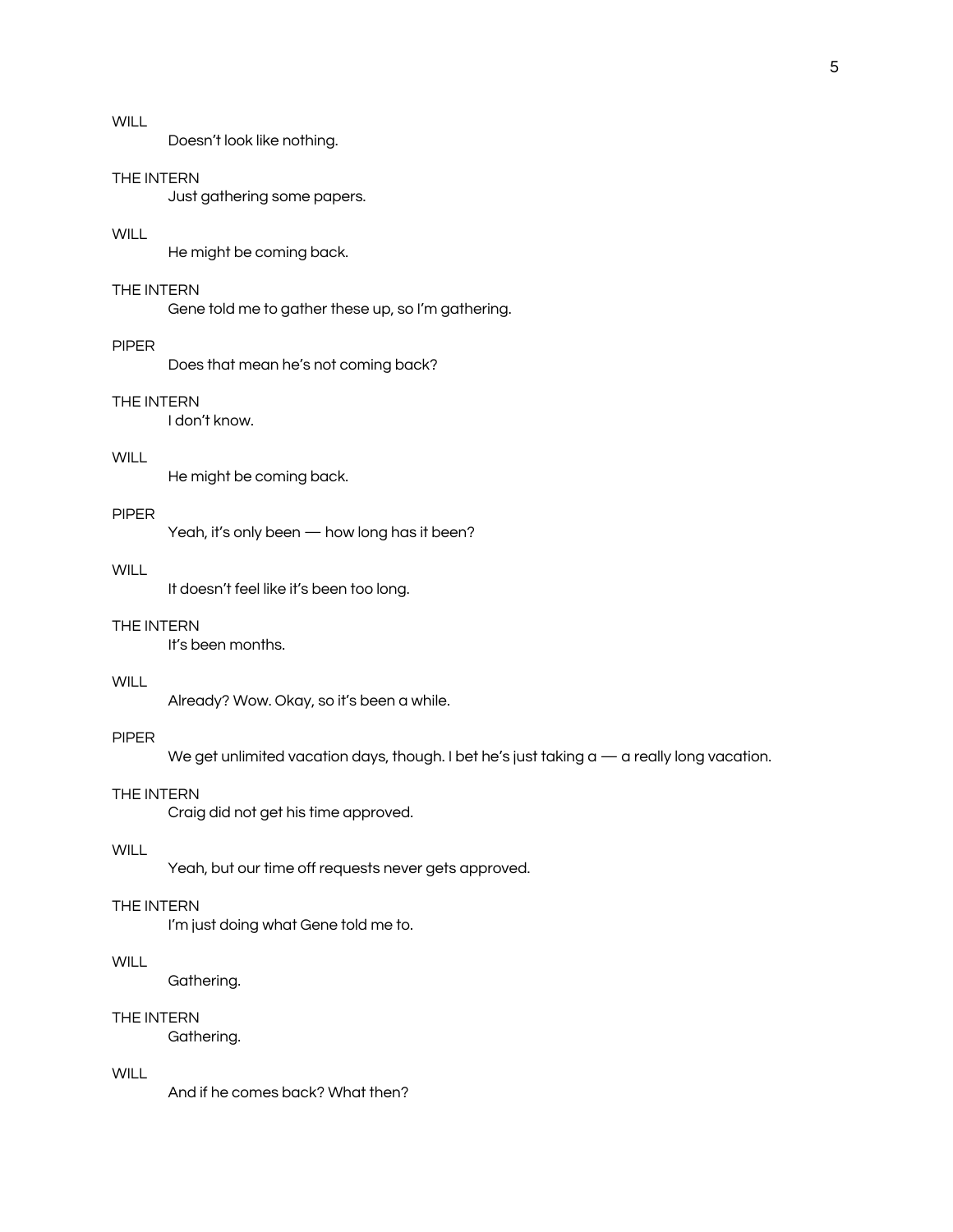That's up to Gene.

## PIPER

I hope Craig takes photos to show us, when he's back. They look at her. What? I want to see where he went on vacation.

#### THE INTERN exits into Gene's office with the papers.

#### **WILL**

One of these days, I'm going to leave too.

#### PIPER

On vacation?

# **WILL**

No, for good.

#### DEIRDRE

Do you think his projects will be reassigned to us?

# PIPER

Whose, Craig's? Or Will's, when he leaves?

#### WILL.

Anyway, I'm sure he'll come back soon. It's just a vacation.

#### PIPER

Yeah, he was happy here, with us. Right?

## **WILL**

Ha. None of us are happy here. Deirdre, you happy?

#### DEIRDRE

Deedee.

## PIPER

I wonder where he's traveling. Somewhere beautiful, I hope. Warm. My family used to spend winters on the Mediterranean, we couldn't stand the cold. Those were simpler times, before I had to do all this — work.

#### **WILL**

Do you think he left any snacks in his desk?

## DEIRDRE

There are snacks in the kitchen.

# **WILL**

Yeah, but they stopped getting those fruit bars I like.

#### PIPER

You could ask the intern to get more.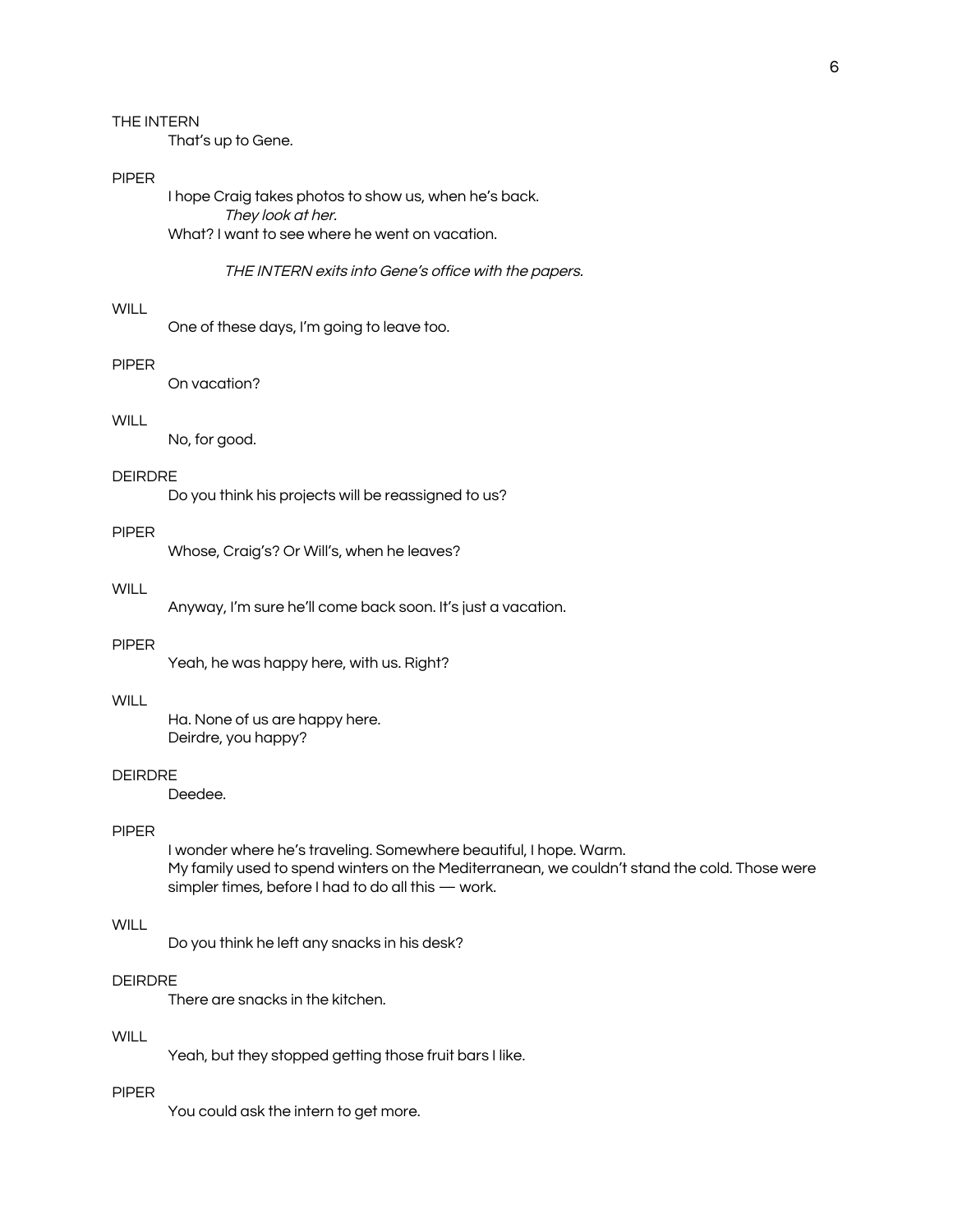## WILL looking through the empty desk When have they ever listened to our requests? WILL finds a fruit bar. Aha!

## DEIRDRE

What if he was saving that?

## **WILL**

For months? He probably forgot it was here.

## PIPER

I bet it's stale.

## **WILL**

No way. WILL takes a bite, then spits it out. Damn it.

#### PIPER

Was I right? Tell me I'm right.

# **WILL**

I'm not giving you the satisfaction.

#### PIPER

I was right.

#### **WILL**

Want a bite? You can see for yourself.

## PIPER

Ew, no.

# WILL.

Come on, just taste it. I think you'll like it.

# DEIRDRE

We should be working.

# **WILL**

What's the point, if Gene's just going to reassign Craig's projects to us?

#### PIPER

Yeah, it's okay to have a little fun, Deedee.

#### DEIRDRE

I hope I get the fox book. I'd love to write that.

# **WILL**

— Why?

#### PIPER

How did that sound, though? Natural?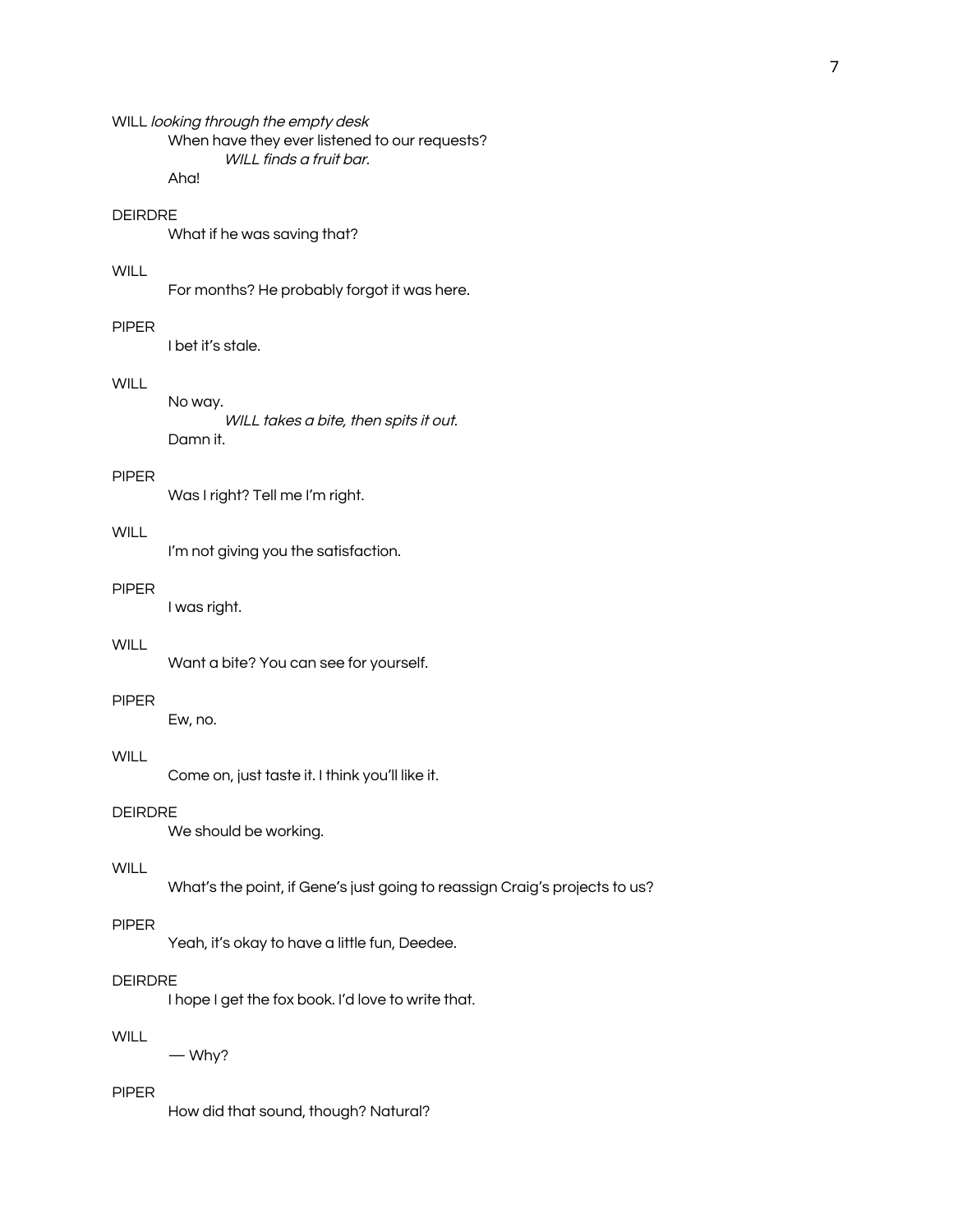# DEIRDRE

What?

#### PIPER

You didn't even notice!

## WILL taking another bite of the fruit bar She called you Deedee.

## DEIRDRE

Oh! Did you really?

#### PIPER

Ha. Yeah.

## DEIRDRE

It felt very natural! Thank you!

## PIPER

Any time, Deedee.

## **WILL**

Okay, don't overdo it.

## PIPER

Deedee, Deedee, Deedee, Deedee, Deedee.

# **WILL**

Great. Just great.

#### DEIRDRE

Have I told you about the Dmitri Belyayev experiment, the one where they domesticated foxes by breeding only the nicest ones?

#### PIPER

Probably. Sounds familiar.

## DEIRDRE

#### Oh.

Well, did you also know that Arctic foxes don't start shivering until the temperature reaches below 70 degrees Celsius?

#### **WILL**

I guess we do now.

# PIPER

Why do you know that?

# DEIRDRE

I like foxes. THE INTERN enters from Gene's office. No papers. Well? Are Craig's projects being reassigned?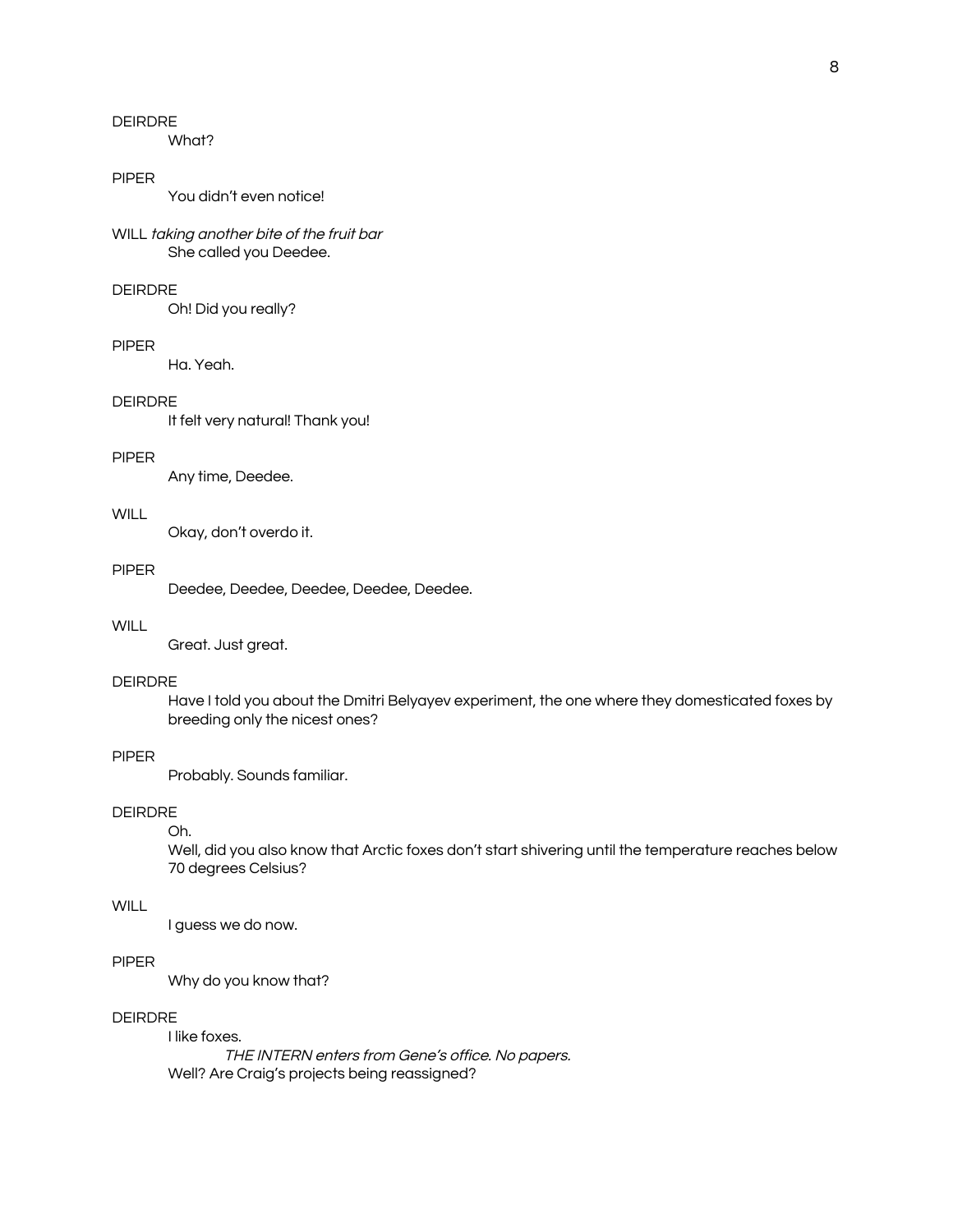No. Gene decided we're hiring a new employee. They will take over Craig's remaining projects.

#### DEIRDRE

Oh. A new employee. Okay. — Wait, even the fox book?

# PIPER

And what if Craig comes back?

# THE INTERN

Gene's not worried about that becoming an issue.

## **WILL**

Why not?

THE INTERN exiting to the kitchen Because that's what he said.

#### **WILL**

But why not? — Oh, and can we get those fruit bars again? THE INTERN is gone. Damn.

#### PIPER

I wonder who the new employee will be.

One by one, DEIRDRE, PIPER, and WILL get back to working at their desks. Silence. Transition.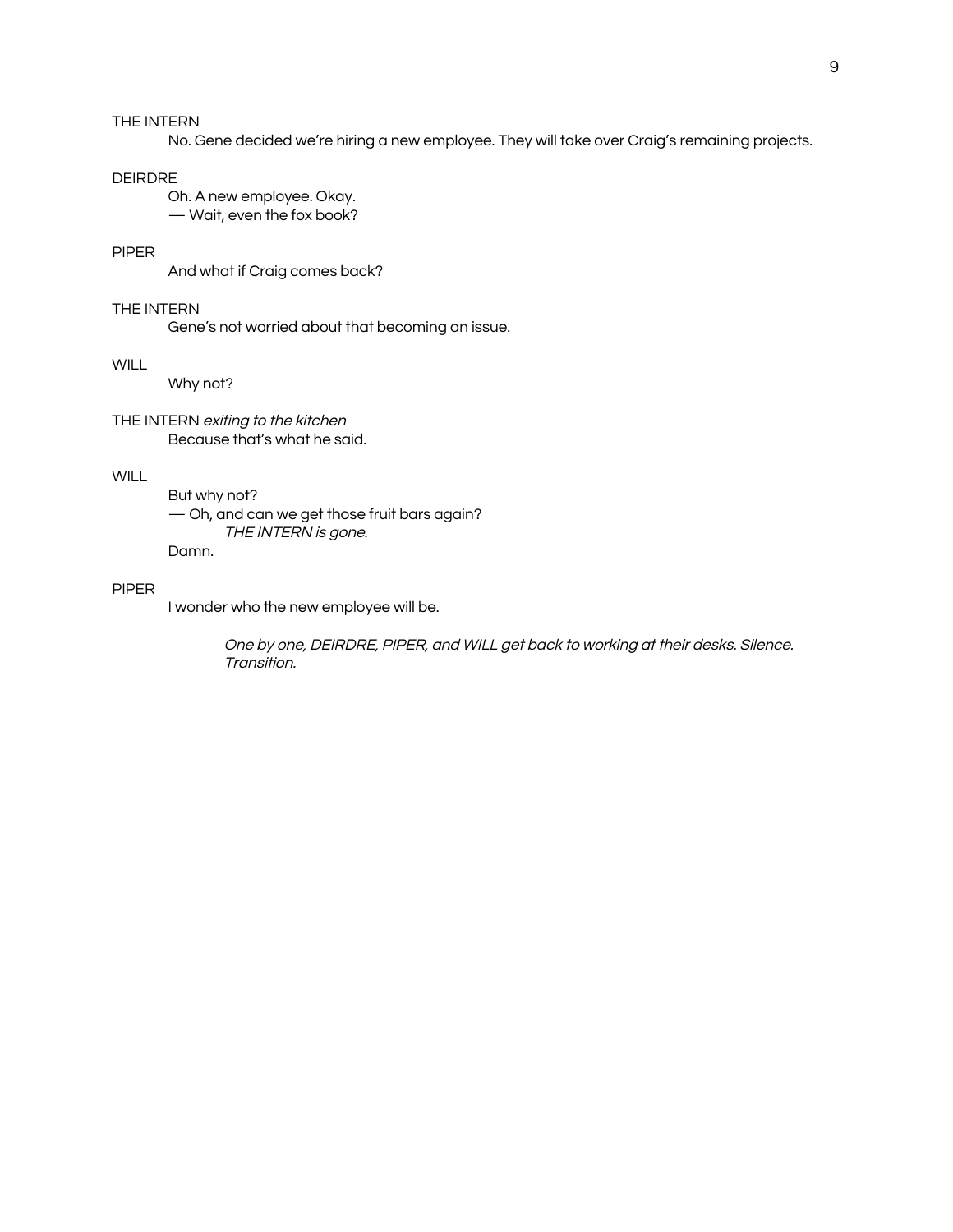The office. Same as before. Some time has passed. Days, or weeks, probably. DEIRDRE, PIPER, and WILL should be working, but instead stare at the new employee, JESS. JESS writes. Silence.

# **WILL**

Look at them go.

## PIPER

So focused.

# **WILL**

They're making me feel bad about myself.

#### PIPER

They're making me feel bad about you too.

#### **WILL**

Great. Thanks.

#### DEIRDRE

How's the book coming, Jess?

#### JESS

Hm?

# DEIRDRE

The book. The fox book.

# **JESS**

Oh — fine, thanks.

#### DEIRDRE

I bet.

#### **JESS**

Hm?

## DEIRDRE

I said I — never mind. Did you know that foxes hunt on their own, rather than in packs?

#### **JESS**

— Yes. I'm writing the book on them, remember?

#### DEIRDRE

Right, of course. I'm sure you're doing great with that.

# **JESS**

Thanks.

#### DEIRDRE

But let me know if you want any help. Or guidance. I love foxes. So, use me as a resource if you need. Okay?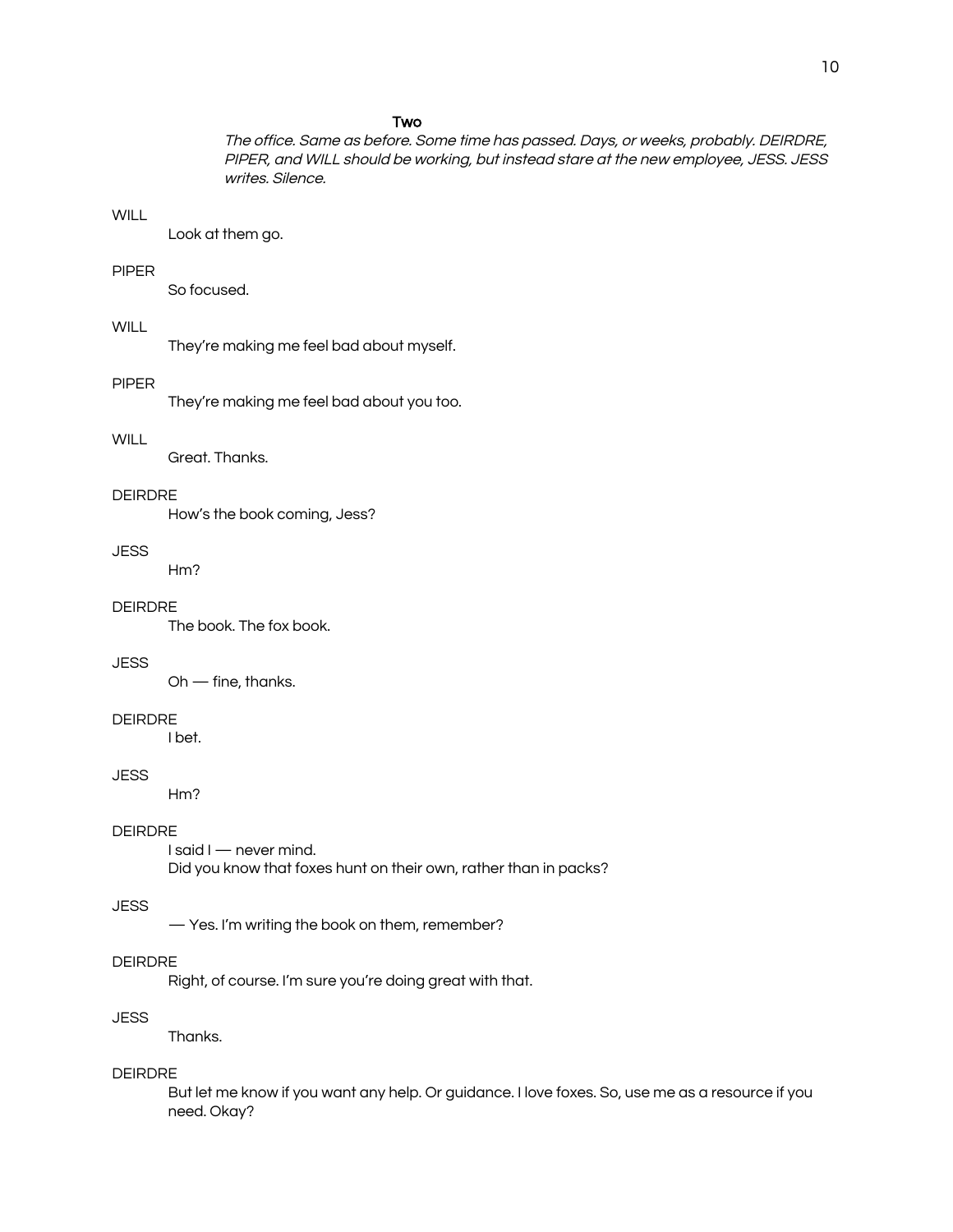# PIPER

She loves foxes. She won't talk about anything else.

#### DEIRDRE

I talk about other things.

## **WILL**

Like what?

#### DEIRDRE

Like — well, lots of things.

## WILL **WILL**

Give us one example.

# DEIRDRE

Um — I talk about coffee. Sometimes. Does anyone want some?

#### PIPER

Ooo, yes please.

## DEIRDRE

Coming right up. When I get back, we can talk about it, because I talk about plenty of other things besides foxes.

#### **WILL**

Very convincing.

#### DEIRDRE

I know.

DEIRDRE exits to the kitchen. JESS notices that PIPER has been filming them.

# **JESS**

— Are you filming me again?

#### PIPER

No.

#### **JESS**

You are.

## PIPER

Just pretend it isn't here.

## JESS

But it is here. I don't know how I'm supposed to act.

# PIPER

Act like yourself.

## **JESS**

But if I'm aware of it, how can I act naturally?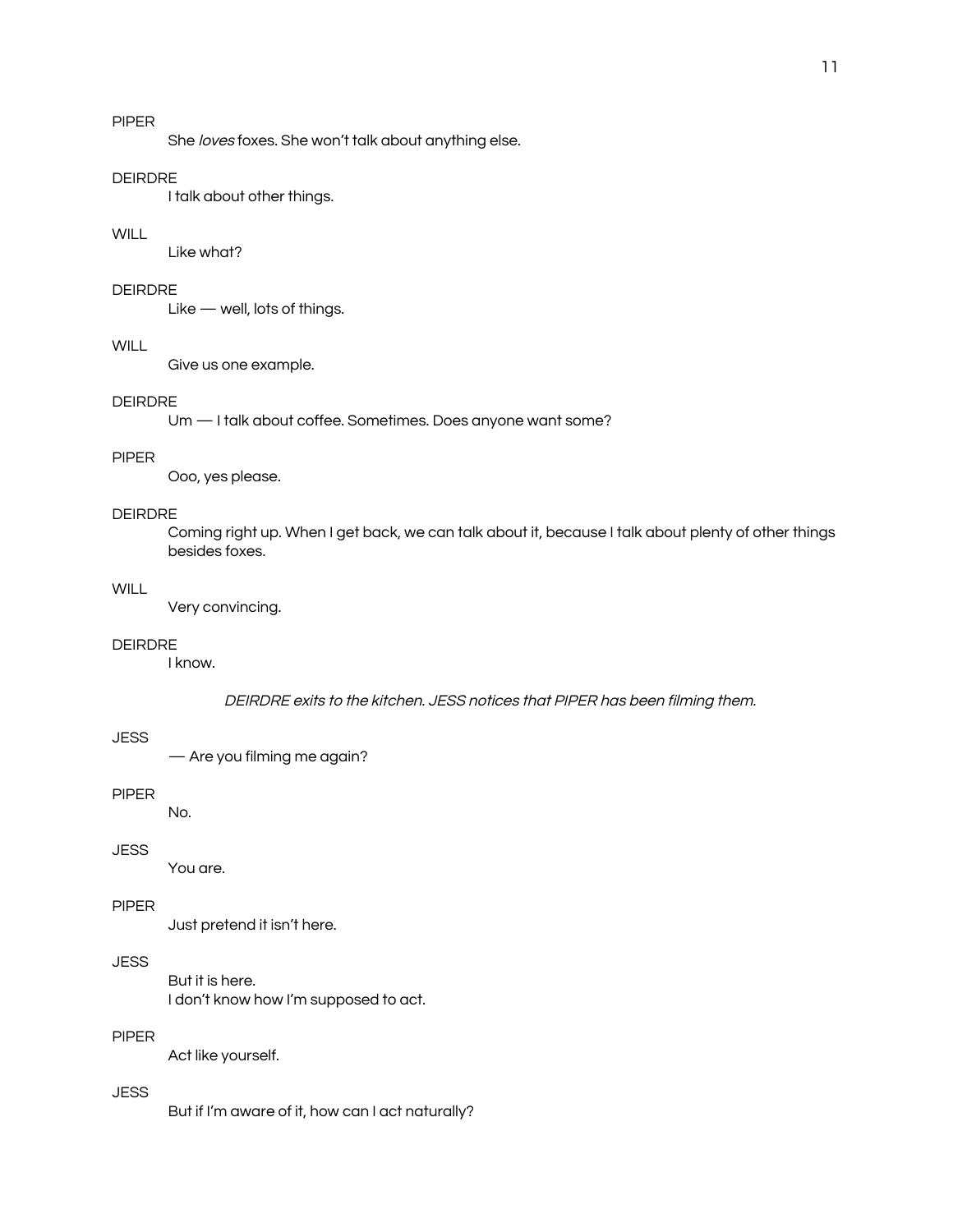You pretend it isn't here.

#### **JESS**

Are you even going to use this footage?

## PIPER

Maybe. It's experimental.

# WILL

Some self-referential stuff in there would be interesting. Meta.

## PIPER

It's a deconstruction of the environments in which we create art! We talk about the making of the film in the film itself! To the camera:

Hello, look at me, I am making a film.

#### WILL.

Meta.

## **JESS**

This is ridiculous.

# PIPER

It's art. People are going to think this is brilliant.

#### **WILL**

People are going to think Gene is brilliant for making it.

# PIPER

Ugh, true.

DEIRDRE enters with two coffees, gives one to PIPER.

#### DEIRDRE

He was the one who assigned it to you.

#### PIPER

I guess.

## **JESS**

But she's making it. You'll get credited at least, right?

## PIPER

Ha. No.

# **JESS**

I thought we get credited for our work.

## **WILL**

Jess missed the fine print.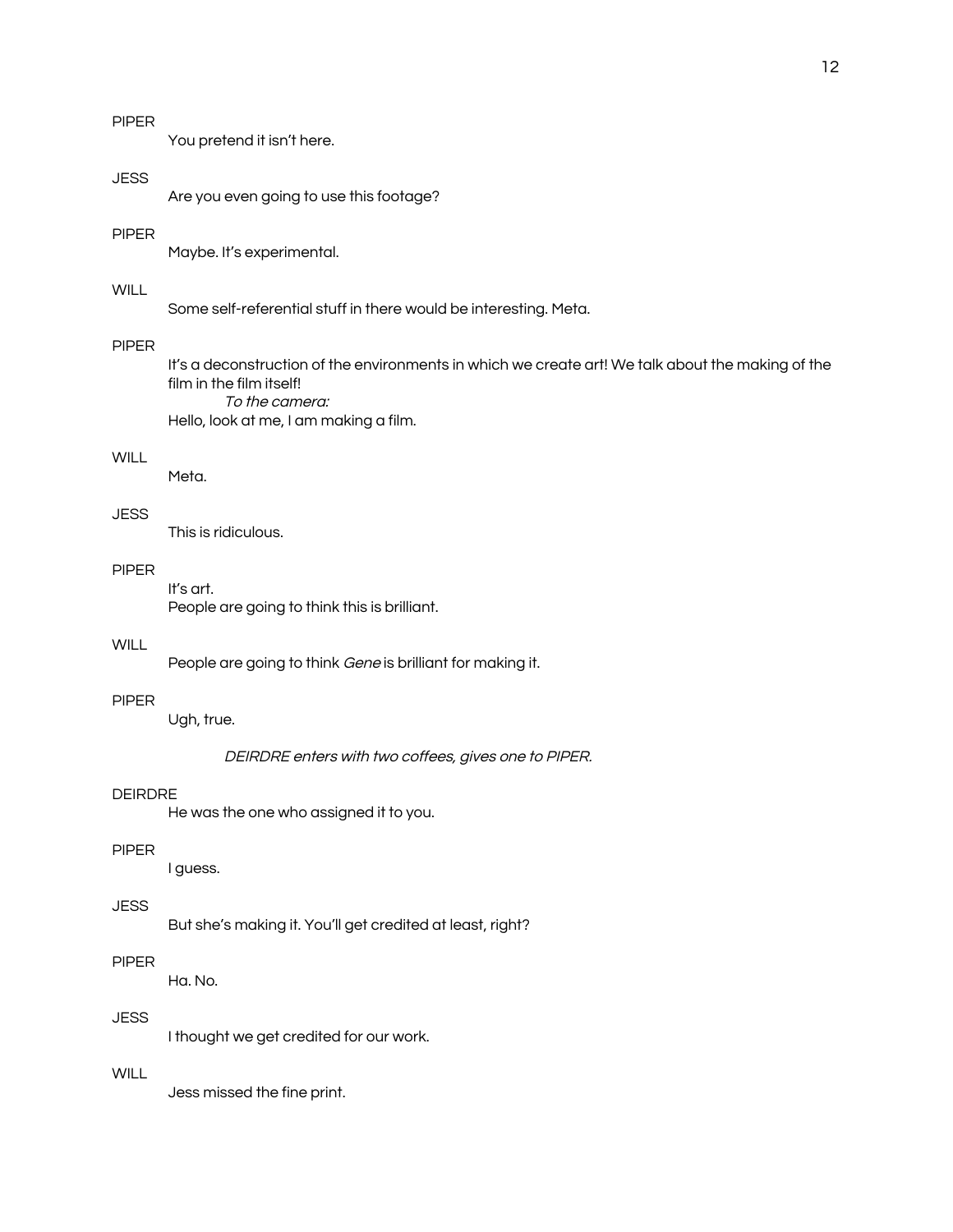# DEIRDRE

Gene takes all credit for everything we make here.

#### JESS

What? That's terrible! How did I miss that?

#### **WILL**

It's very fine print.

## **JESS**

Why do you stay here? Why put up with that?

## DEIRDRE

It's good experience. Exposure.

# **WILL**

It pays.

#### PIPER

It's something to do. For the camera's benefit: Mmm, coffee.

#### DEIRDRE

Plus, it's experience in all sorts of disciplines. Like, Piper, if it weren't for Gene, would you be making a film like this?

## PIPER

I don't know. Probably not.

## **JESS**

It's still not right. To not give people credit. I'm going to talk to him.

JESS starts toward Gene's door.

#### DEIRDRE

Oh, he's not *here*. Did you think he was actually here in the office?

#### PIPER

He does a lot of traveling. Ooo, I hope he takes pictures! I want to see where he goes!

#### **JESS**

You don't have a problem with this?

## PIPER

Should I?

# **JESS**

It seems pretty wrong to me. If I had known, I don't think I would've taken the job.

# WILL.

You wouldn't? A place to live, a fully stocked kitchen, being paid to make art? You have to admit it's a pretty nice setup.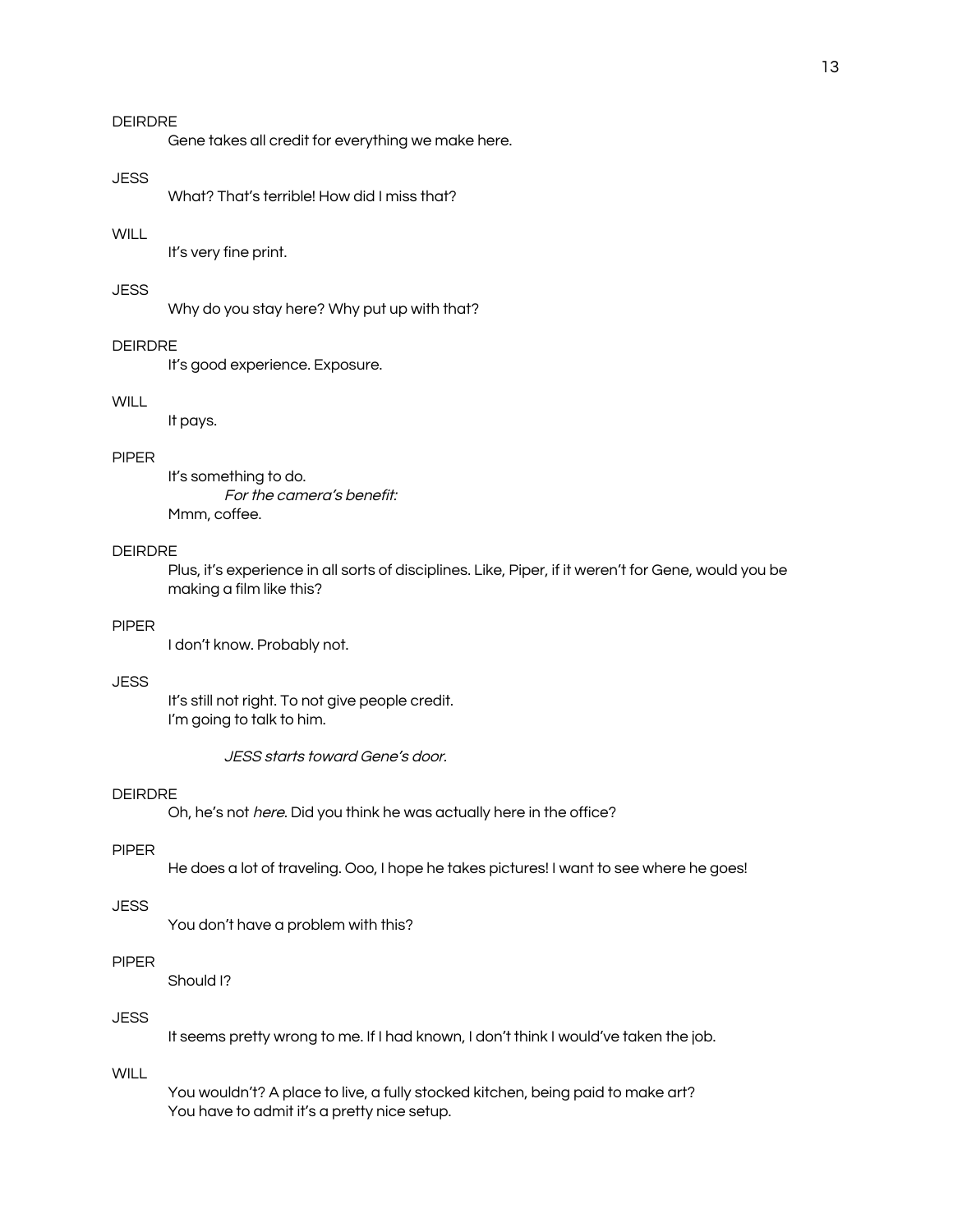# **JESS**

Yeah, but to not get credit — Deedee, back me up here.

## DEIRDRE

I'm okay with it, for the time being. It's a really good opportunity, this could all lead to something.

## **JESS**

What if it doesn't?

# DEIRDRE

It will. It has to.

# PIPER

You'll get used to it, Jess. And look at it this way: at least you're actually making something. That's more than a lot of people can say.

#### DEIRDRE

Plus, we're all in it together.

#### PIPER

Right! We support each other, like a pack of foxes out hunting.

## DEIRDRE

Foxes are solitary hunters.

#### PIPER

Still.

## **JESS**

Don't you want to make this all better, though? Instead of being complacent?

#### DEIRDRE

It'll get better. We just have to put in the time, pay our dues, and everything will work out.

#### **WILL**

That's what you always say.

## DEIRDRE

I mean it.

## **WILL**

But nothing ever changes.

# DEIRDRE

It will. Trust me.

## WILL.

One of these days, I'm going to leave. Just like Craig. Once I have enough saved up, I'm getting out of here. I'll make art with my own name on it.

## **JESS**

You can do that now. Why wait?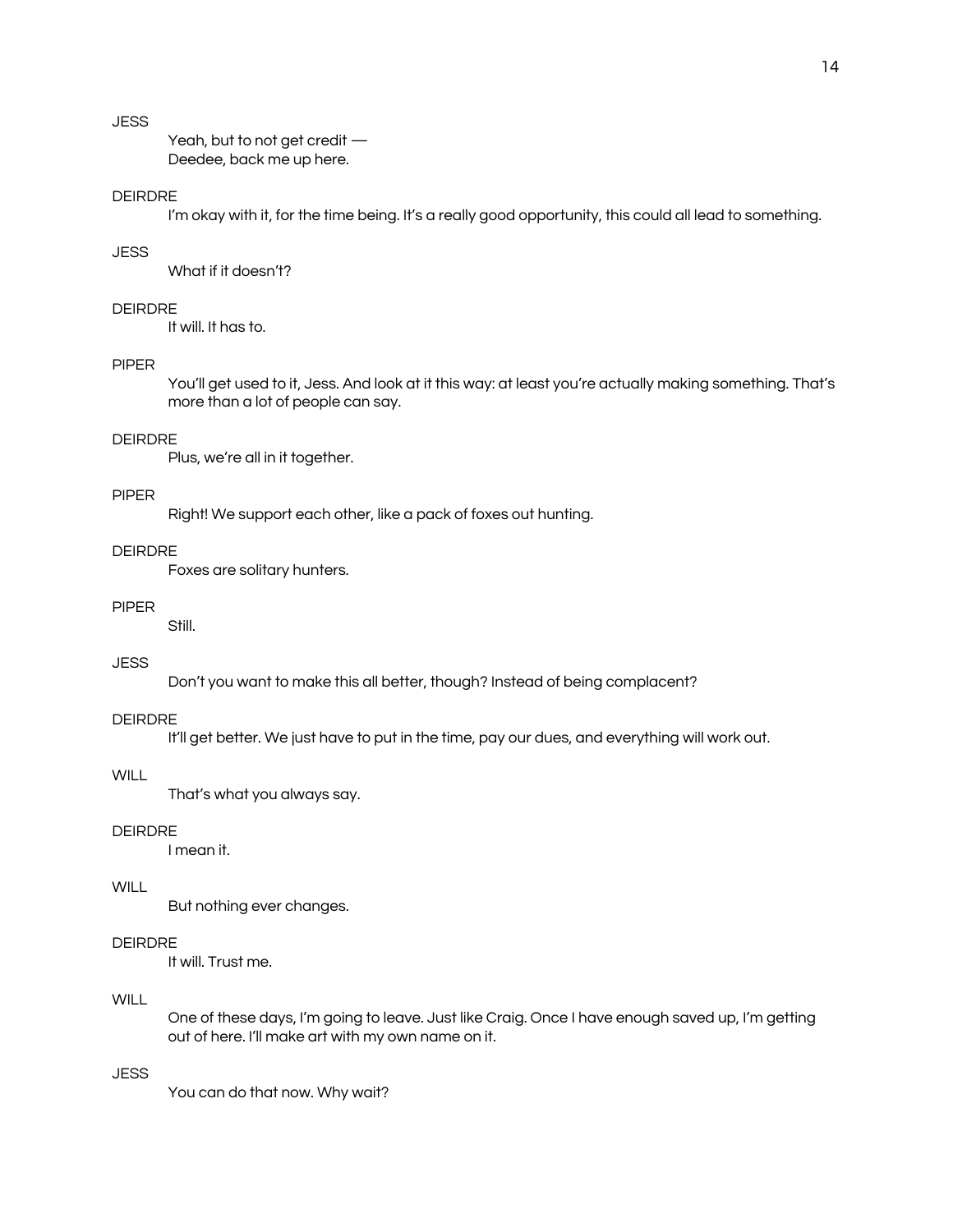# PIPER

You ask a lot of questions.

#### **JESS**

Is that a bad thing?

#### PIPER

Ha. You just proved my point.

## **JESS**

Forget it. If you're all fine with this, then I guess I shouldn't say anything. I'm getting back to work.

#### PIPER

Uh oh.

# **WILL**

I think you upset them.

#### PIPER

Looks like it. Sorry, Jess.

> DEIRDRE, PIPER, and WILL watch JESS work. Then one by one, as they lose interest, they get back to work too. After <sup>a</sup> few moments, THE INTERN enters.

## THE INTERN

How is everyone doing in here?

## JESS

I actually have a question.

#### DEIRDRE

Don't ask the intern.

#### THE INTERN

Ask me what?

## DEIRDRE

Nothing.

#### **JESS**

I had a question about my project. Should I be using Craig's work to supplement my own, or —?

## THE INTERN

Let me see.

JESS hands THE INTERN some papers from her desk.

Right.

THE INTERN tears the papers up. You won't be needing this.

#### **JESS**

Won't it be helpful, though?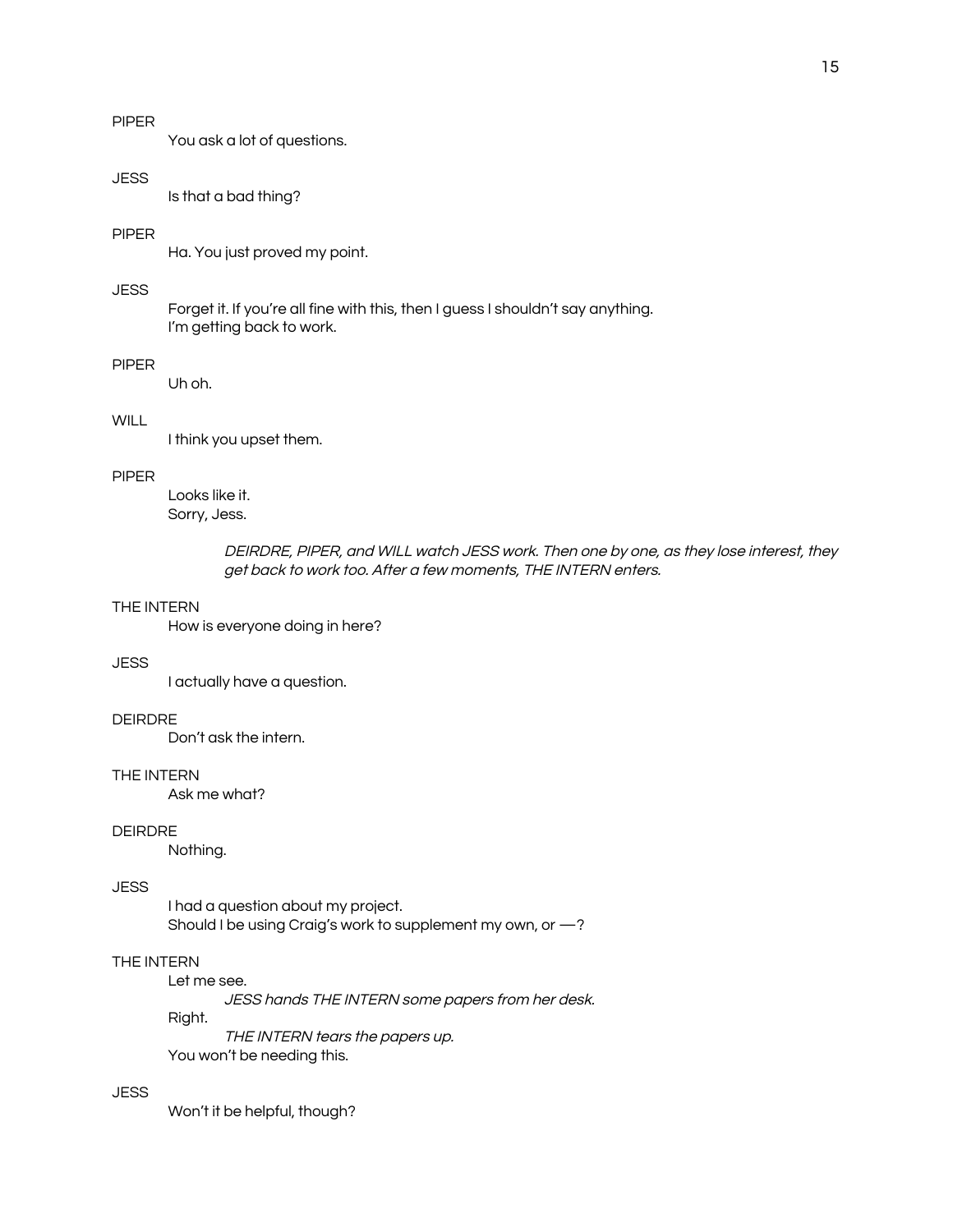The project should be your own.

#### **JESS**

But Gene takes credit for it.

#### DEIRDRE

Jess.

## THE INTERN

Gene's the artist.

#### JESS

Right. Of course. Silly me. THE INTERN starts to exit towards the kitchen. Hey, by the way, I'm sorry but I never caught your name.

#### THE INTERN

Right.

#### **JESS**

— So, what is it?

## THE INTERN ignoring JESS I'm going out. Does anyone need anything?

## **WILL**

Fruit bars?

#### THE INTERN

They're out. They don't have any more.

#### **WILL**

Maybe they've restocked?

## THE INTERN

I doubt it.

## PIPER

Can you at least check, so he shuts up about it?

#### **JESS**

If it's easier, I can go with you. An extra pair of hands.

## THE INTERN

 $-$  No.

#### **JESS**

I'm sorry if I upset you.

#### THE INTERN

I have to go.

THE INTERN exits.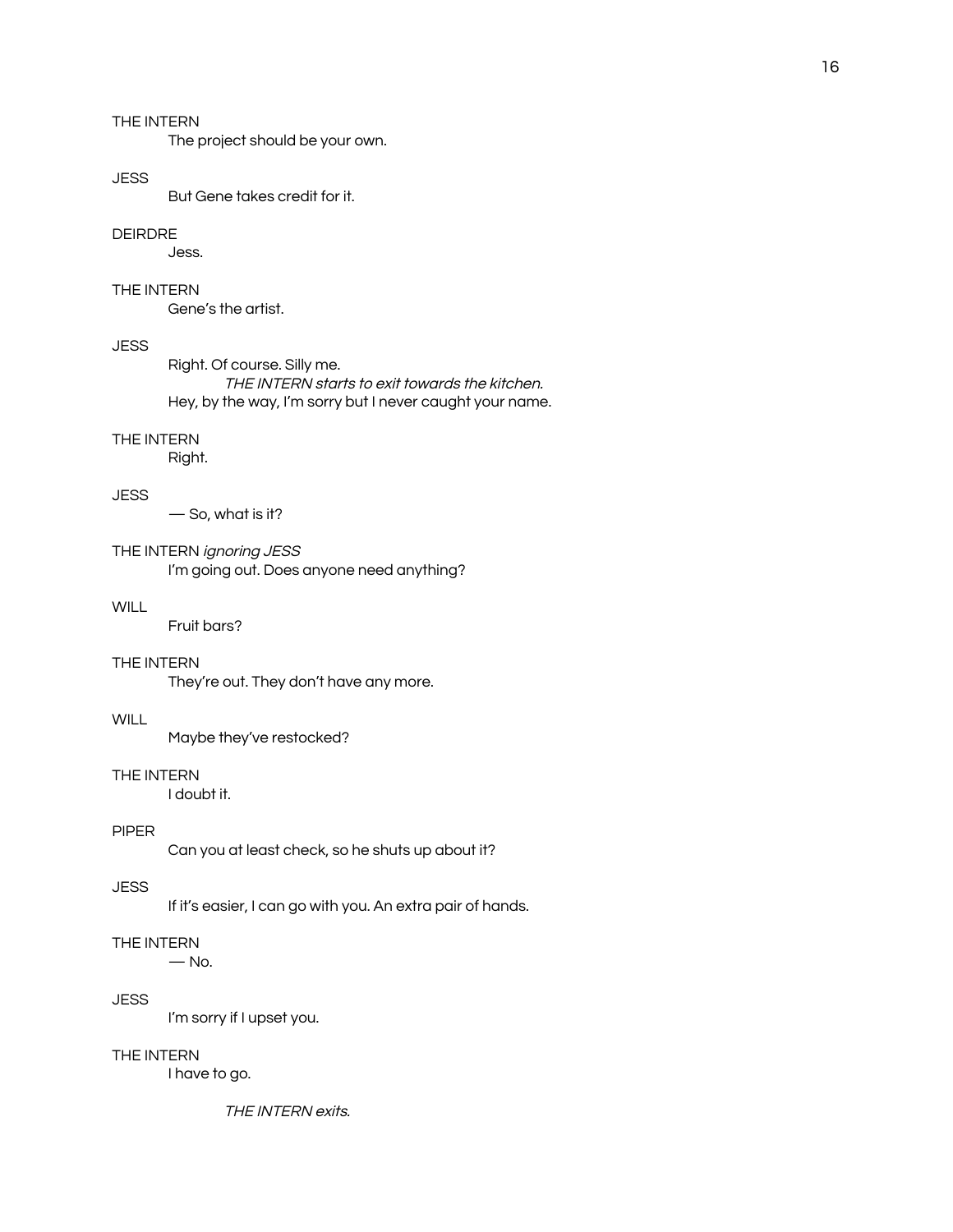— Did I say something wrong?

## PIPER sarcastic

Wrong? No. What makes you think that?

## **WILL**

I bet there are fruit bars.

#### **JESS**

I don't think the intern likes me.

#### PIPER

The intern doesn't like anyone.

# DEIRDRE

They like me.

# WILL.

I bet there are fruit bars and the intern purposefully doesn't buy them, to spite me.

# DEIRDRE

They're actually really nice, if you're nice to them.

# **WILL**

To fruit bars?

## DEIRDRE

To the intern. Everything's easier if you're nice to people.

#### **JESS**

Is that my lesson for the day?

#### DEIRDRE

What? I don't —

# **JESS**

I should be nice to people, I shouldn't make waves. Keep my head down.

## PIPER

Ooo, waves. Good idea.

PIPER gently shakes her coffee cup and films the inside of it.

#### DEIRDRE

This job can be a really good opportunity, if you're patient.

# **JESS**

— Why do you like foxes so much, Deedee?

#### DEIRDRE

I just do. I guess. Always have.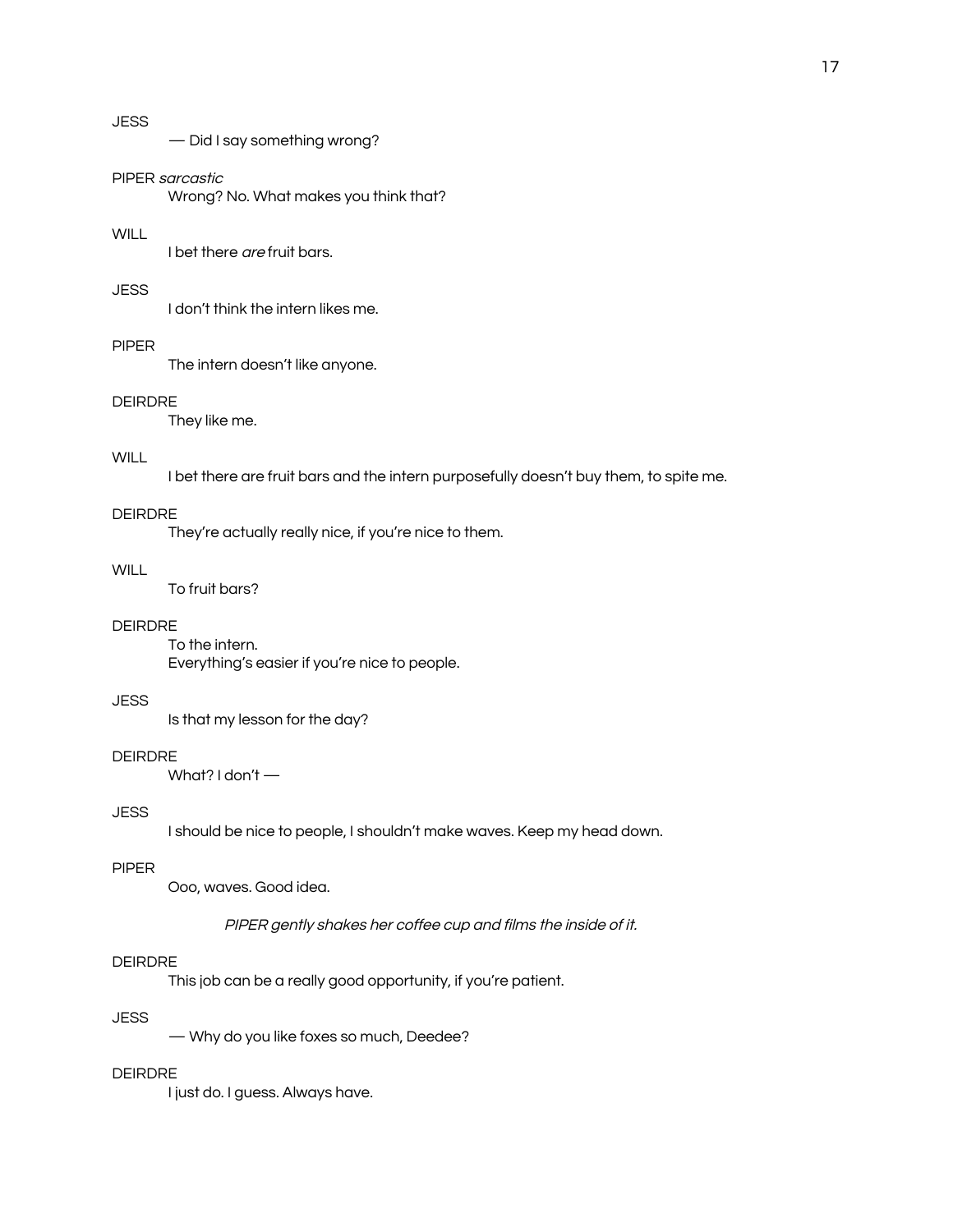# **JESS**

Yeah.

## DEIRDRE

Why?

# **JESS**

I was curious. I wanted to ask.

## WILL

You do ask a lot of questions. Not in a bad way. Sorry. I'll shut up.

# PIPER

Yeah, Will, shut up.

# **WILL**

Done and done.

## **JESS**

Ha. It's fine. I know I ask a lot of questions.

# DEIRDRE

You like working here, though, right? With us?

#### **JESS**

Yes, I like you all. Of course I like you all.

## DEIRDRE

Good, That's good.

Pause. One by one, they all get back to work. Silence. Transition.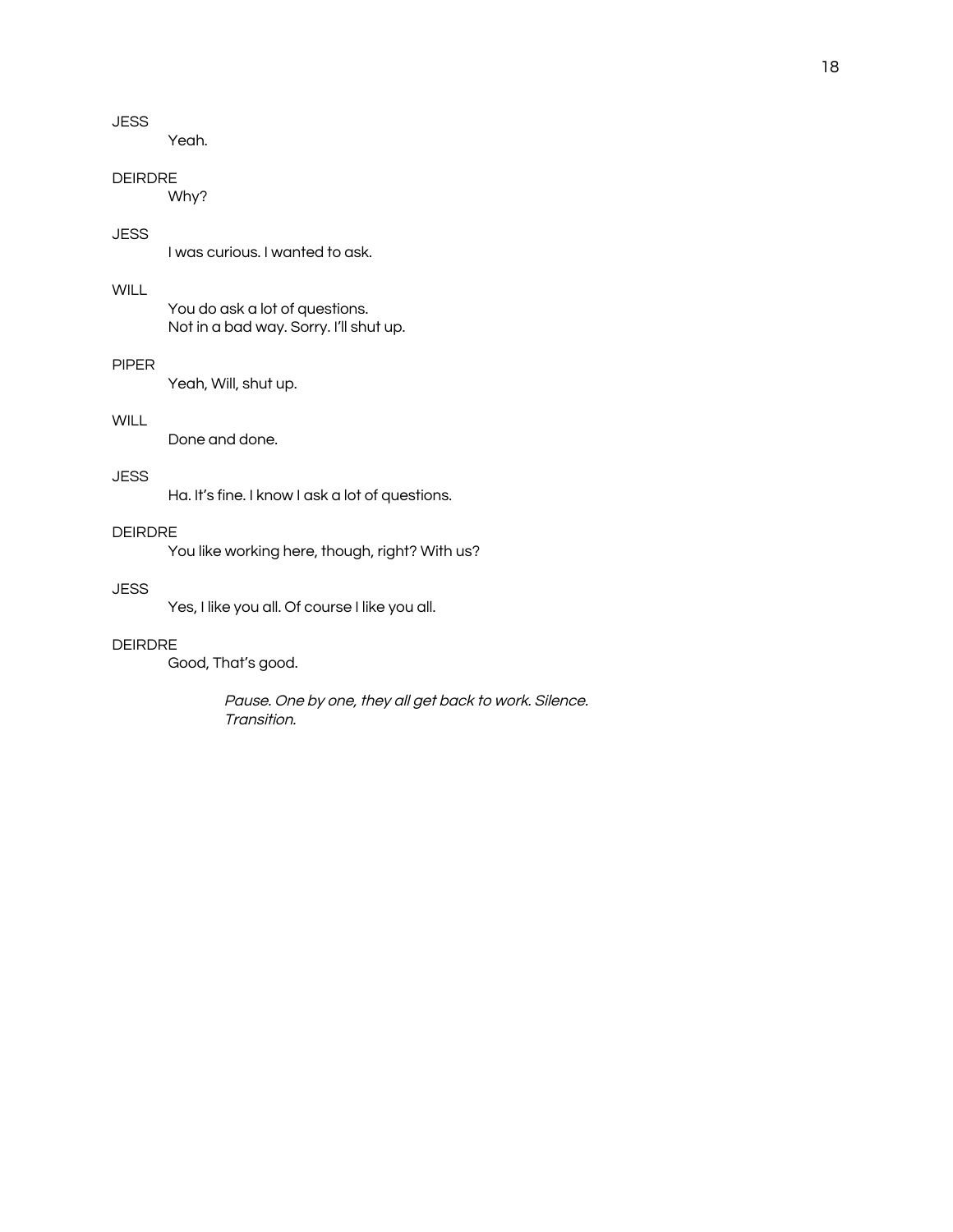#### Three

Later. JESS is writing. DEIRDRE, PIPER, and WILL are all asleep at their desks. After <sup>a</sup> few moments of silence, THE INTERN enters carrying bags full of granola bars. THE INTERN is very dishevelled. They take <sup>a</sup> few moments to compose themselves, then start toward the kitchen.

#### **JESS**

Hi there.

## THE INTERN

You're awake.

#### JESS

I don't need a lot of sleep. You were gone for a while.

#### THE INTERN

I had a lot to do.

#### **JESS**

Lots of — granola bars to buy?

#### THE INTERN

Yes.

#### **JESS**

— Are you hurt?

#### THE INTERN

No.

## **JESS**

You look like you've been through hell.

#### THE INTERN

I ran errands.

# **JESS**

Got it. — Why won't you tell me your name?

#### THE INTERN

I don't have one.

# **JESS**

Everyone has a name.

#### THE INTERN

Not me.

# **JESS**

So, what, just "the intern," then?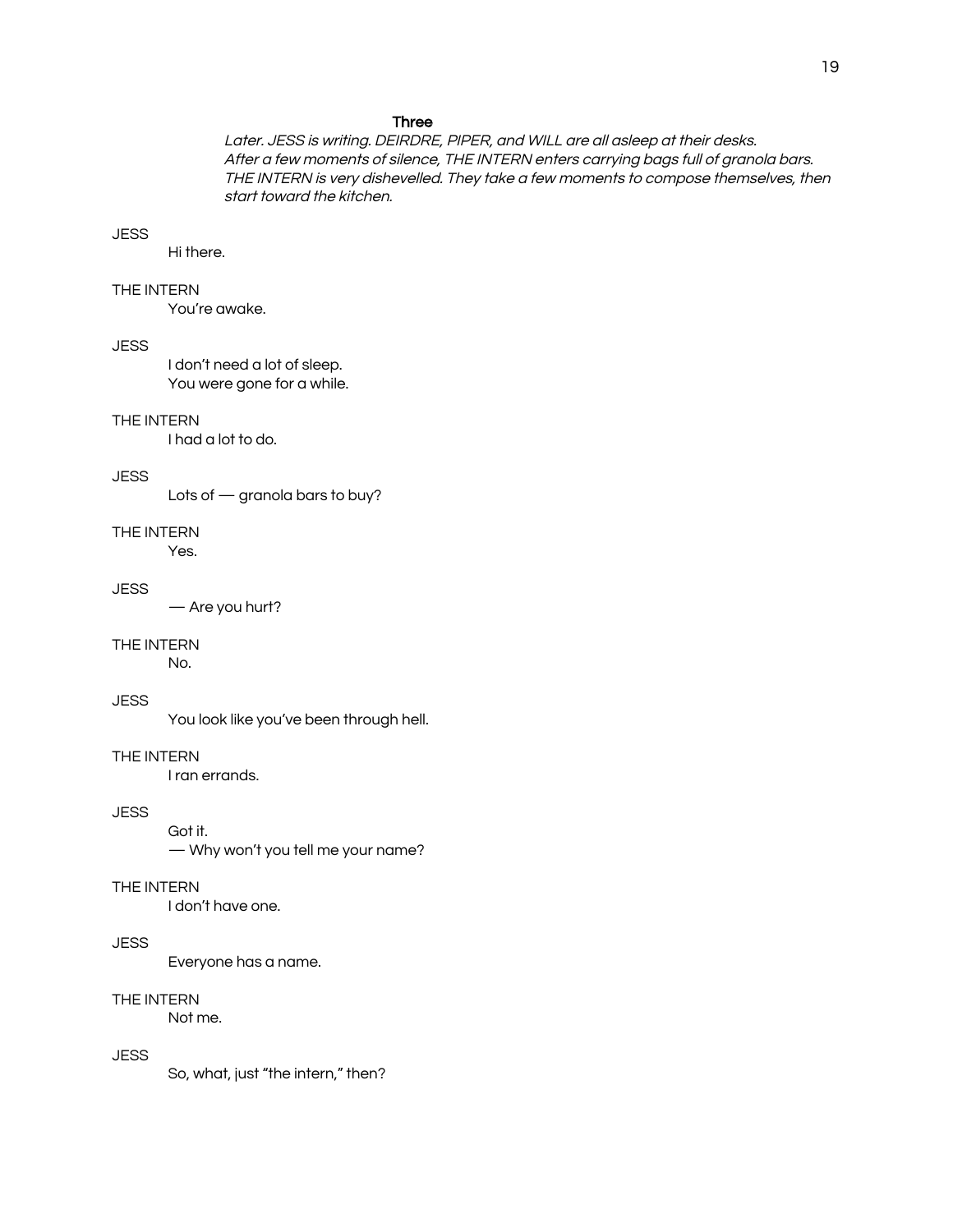Right.

— I have to go put these away.

# **JESS**

Is Gene making you do it?

## THE INTERN

Put these away? I guess.

## **JESS**

Hide your name.

## THE INTERN

I'm not hiding anything.

# **JESS**

Why aren't we allowed to leave?

#### THE INTERN

You have everything you need here.

# **JESS**

Right, okay, but it seems like something's going on out there. Is that why we have to stay here?

#### THE INTERN

It's nothing that you have to worry about. You should work on your project.

# **JESS**

Speaking of my project, why is it that Gene gets to take all the credit?

## THE INTERN

You ask a lot of questions. Excuse me.

THE INTERN starts to leave again.

# **JESS**

Wait.

Do you think we should be credited for our work?

## THE INTERN

It doesn't matter what I think.

## JESS

It matters what Gene thinks.

# THE INTERN

It's his art.

# JESS

Is it, though?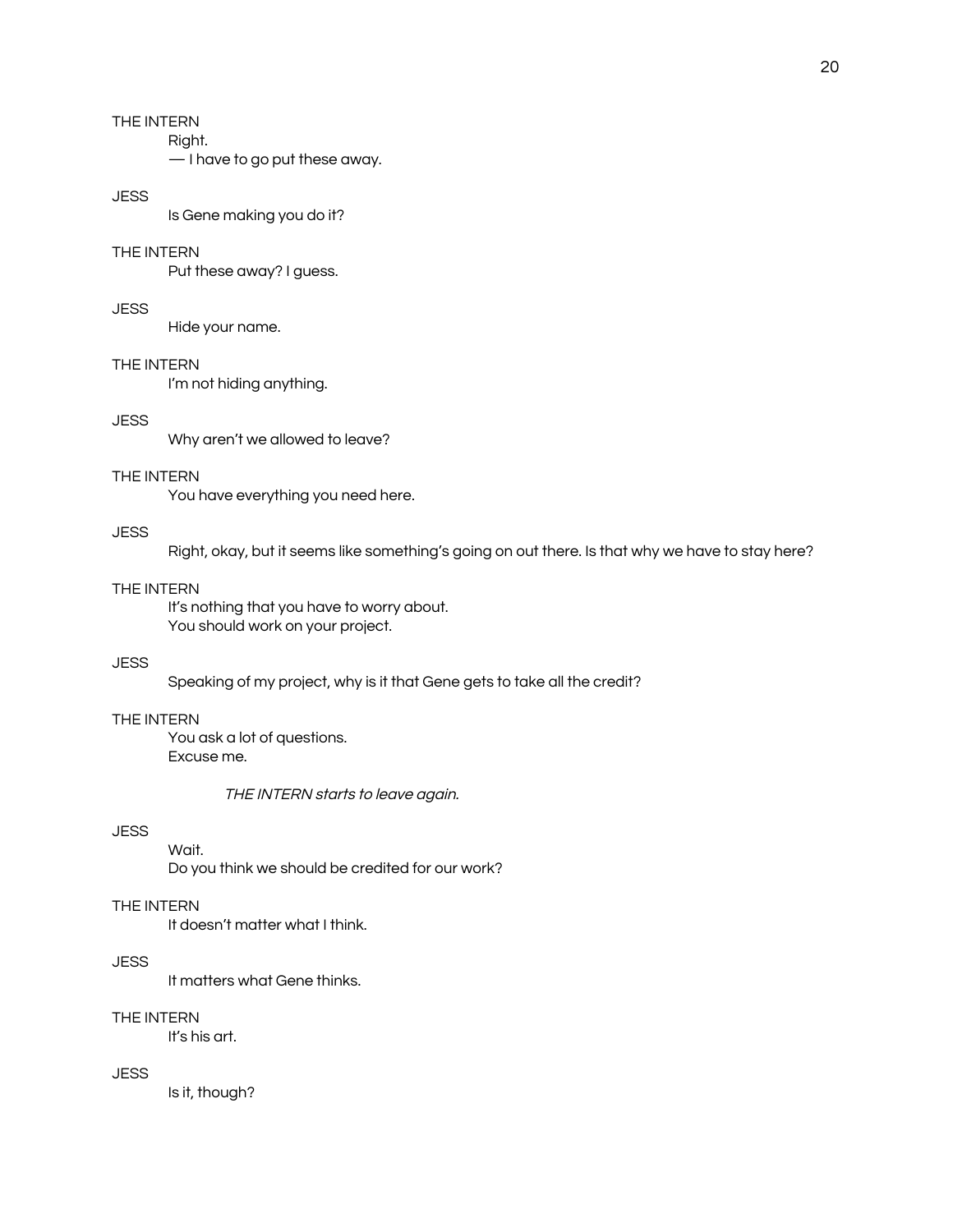I don't know if I should be discussing this with you.

#### **JESS**

Everything here is so secretive. I don't get it.

## THE INTERN

Uncertainty breeds better art.

## **JESS**

Do you believe that?

## THE INTERN

It doesn't matter what I think.

## **JESS**

Fine. Do you like to work here?

#### THE INTERN

— I don't have to answer that.

#### **JESS**

Because I get the sense that you don't. So, maybe we can help each other.

# THE INTERN

I don't need help.

# **JESS**

Are you sure?

## THE INTERN

I have to go.

# **JESS**

Can I have a granola bar?

#### THE INTERN

 $-$  No.

## **JESS**

Why not?

THE INTERN exits. JESS stands and tries to follow. Come on, we're on the same team here!

#### DEIRDRE wakes up.

#### DEIRDRE

What? What's going on?

## **JESS**

Sorry. Nothing. Sorry.

#### DEIRDRE

You're awake.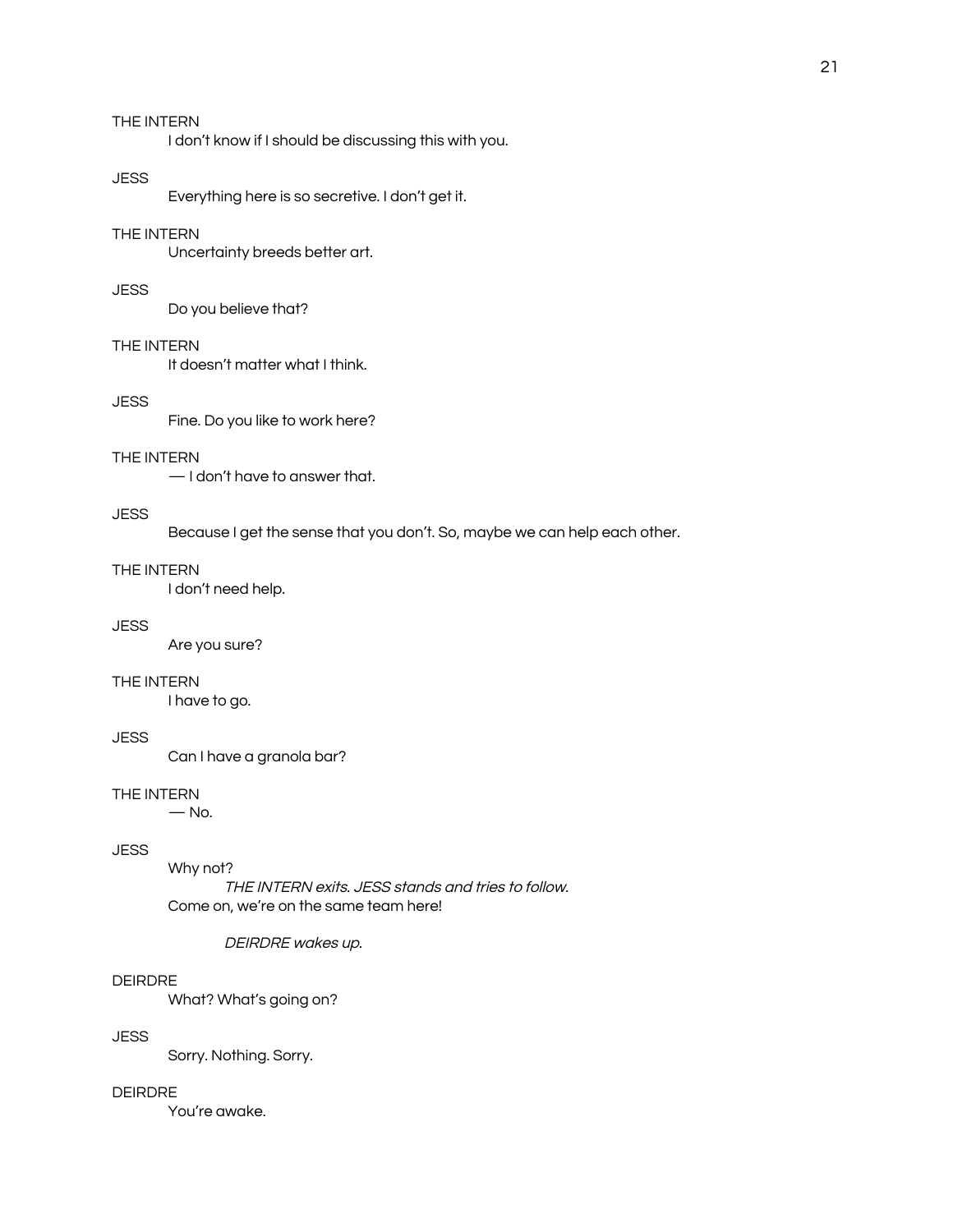# **JESS**

Yeah, I couldn't sleep, so I figured I'd try to at least work.

#### DEIRDRE

Usually I'm the first one up. It's nice to have some company! How are you doing with the foxes?

# **JESS**

It's a lot to do, but I'm handling it.

# DEIRDRE

Must be overwhelming.

## **JESS**

I'm handling it.

# DEIRDRE

I can always help you with it, if you need.

#### **JESS**

I think I'll be okay.

# DEIRDRE

You can ask for a different assignment, too.

#### **JESS**

Is that allowed?

#### DEIRDRE

Gene doesn't have to know.

## **JESS**

So it's not allowed.

#### DEIRDRE

It's not not allowed.

# **JESS**

I'm confused.

#### DEIRDRE

You mind if I take a look? Just a peek.

# **JESS**

— Okay, fine. Sure.

## JESS tucks away <sup>a</sup> handful of papers that she's been writing. DEIRDRE moves over to JESS' desk and starts reading the other papers on the desk.

#### DEIRDRE

What was that?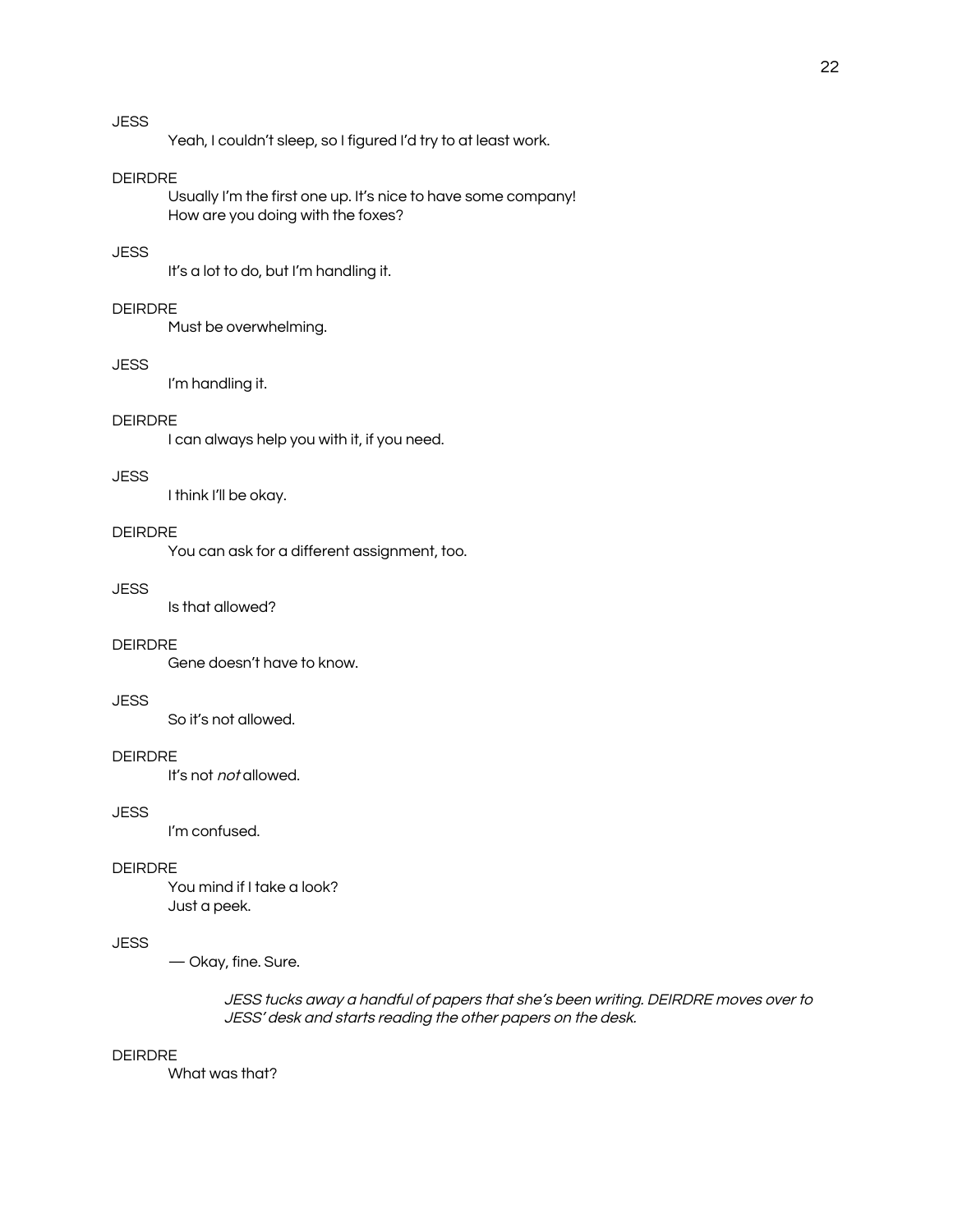# **JESS**

What?

## DEIRDRE

You just put some stuff away.

## **JESS**

Oh, it's nothing. Really rough first draft writing. Not ready for anyone to see that yet. It's crap. Ha.

## DEIRDRE

I don't mind.

## JESS

I'll let you know when it's ready.

# DEIRDRE

— Okay.

# **JESS**

Promise.

# DEIRDRE

I'm not bothering you, am I?

## **JESS**

No, no.

# DEIRDRE

Okay, good. I don't want to be distracting.

## **JESS**

You aren't.

# DEIRDRE

You're already adjusting to a new environment, I don't need to give you any more distractions. Ha.

## **JESS**

Don't worry, you're fine.

#### DEIRDRE

You know, I always thought Craig was a weird choice for this project. I mean, I'm sure you'll do a great job with it, though.

# **JESS**

Thanks.

## DEIRDRE

He never seemed to really care about foxes. Which, obviously, you need to for a project like this. Just my opinion, though.

# **JESS**

Right, of course.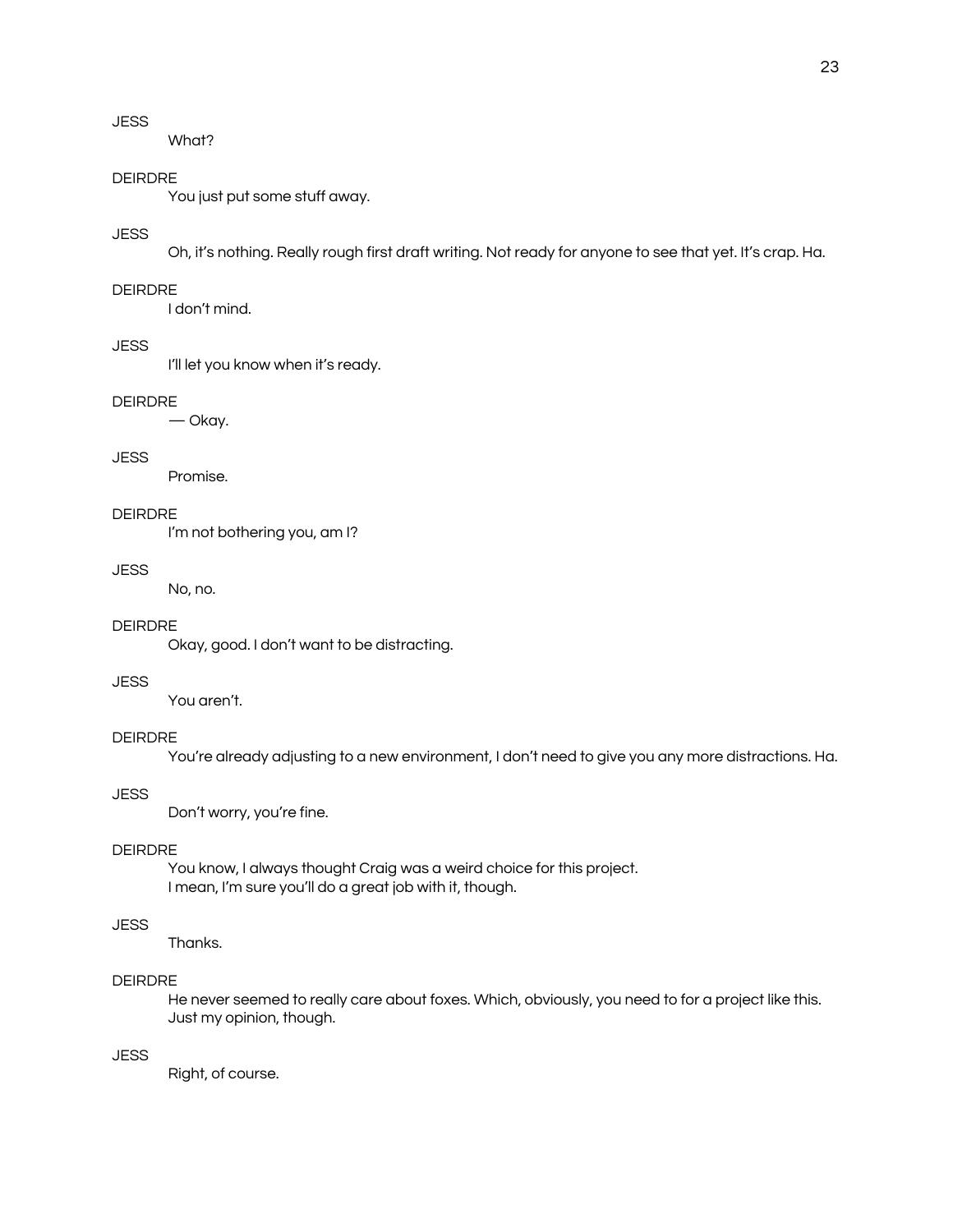#### DEIRDRE

And not much of a distinct voice, stylistically. I read his stuff on occasion, and it always came off as a bit bland.

Your syntax here is weird.

# **JESS**

Where?

#### DEIRDRE

Bottom of page fourteen.

# **JESS**

I'll take a look.

## DEIRDRE

Do you have much writing experience? From before?

#### **JESS**

This paragraph here? Page fourteen?

#### DEIRDRE

Yes.

# JESS

Yeah, I'm still playing with that. Seeing what works.

## DEIRDRE

I see that. Let me write down a few alternate options for you.

# **JESS**

I thought you were just taking a peek.

## DEIRDRE

Right, of course. I'll write them down anyway, in case you need inspiration.

DEIRDRE writes.

For example, did you know that in the Middle Ages, foxes were sometimes burned as symbols of the Devil?

# **JESS**

Great. I can take it from here, though.

#### DEIRDRE

I don't know if I'd call burning foxes "great."

# **JESS**

That's not what I meant.

#### DEIRDRE

— What sort of writing do you usually do?

## **JESS**

All sorts.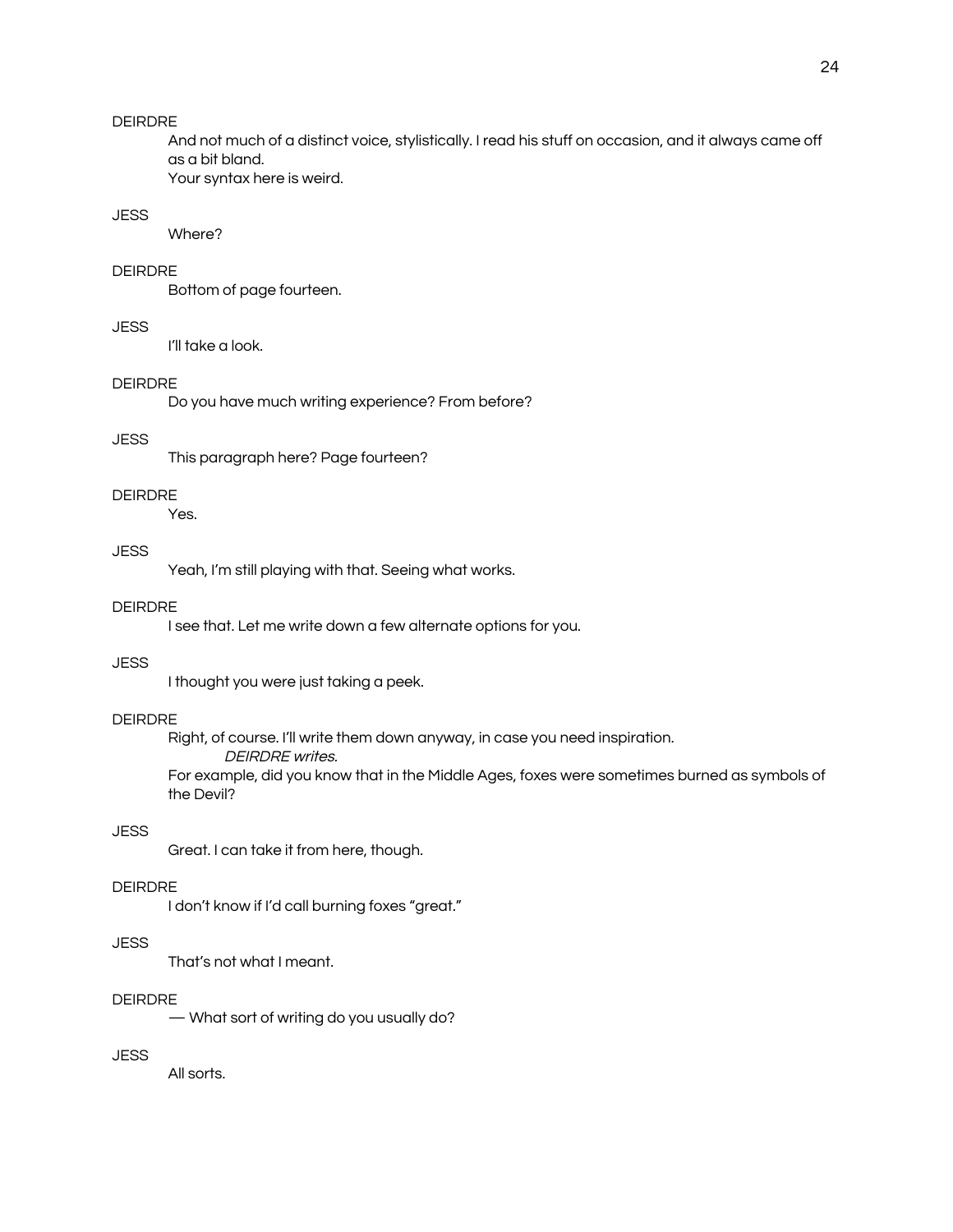# DEIRDRE

And you were paid to do it?

#### **JESS**

Does it matter?

# DEIRDRE

I'm only curious. You're an interesting person.

#### **JESS**

Do you have to work on your project?

#### DEIRDRE

I'll get to it.

# **JESS**

If you don't mind, I'm going to try to focus.

# DEIRDRE

Sure, sure, go ahead. Don't mind me.

JESS works. DEIRDRE hovers.

## **JESS**

— Do you need something?

## DEIRDRE

You don't mind if I watch, do you?

## **JESS**

Yes, actually.

## DEIRDRE

I'll be quiet.

#### **JESS**

I don't like people looking over my shoulder.

## DEIRDRE

I'm looking over your arm.

#### **JESS**

It's the same thing.

# DEIRDRE

I promise, I won't be a bother.

## **JESS**

Please, just let me work in peace.

#### DEIRDRE

I am. I'm being peaceful.

THE INTERN enters with the buzzer, notices DEIRDRE.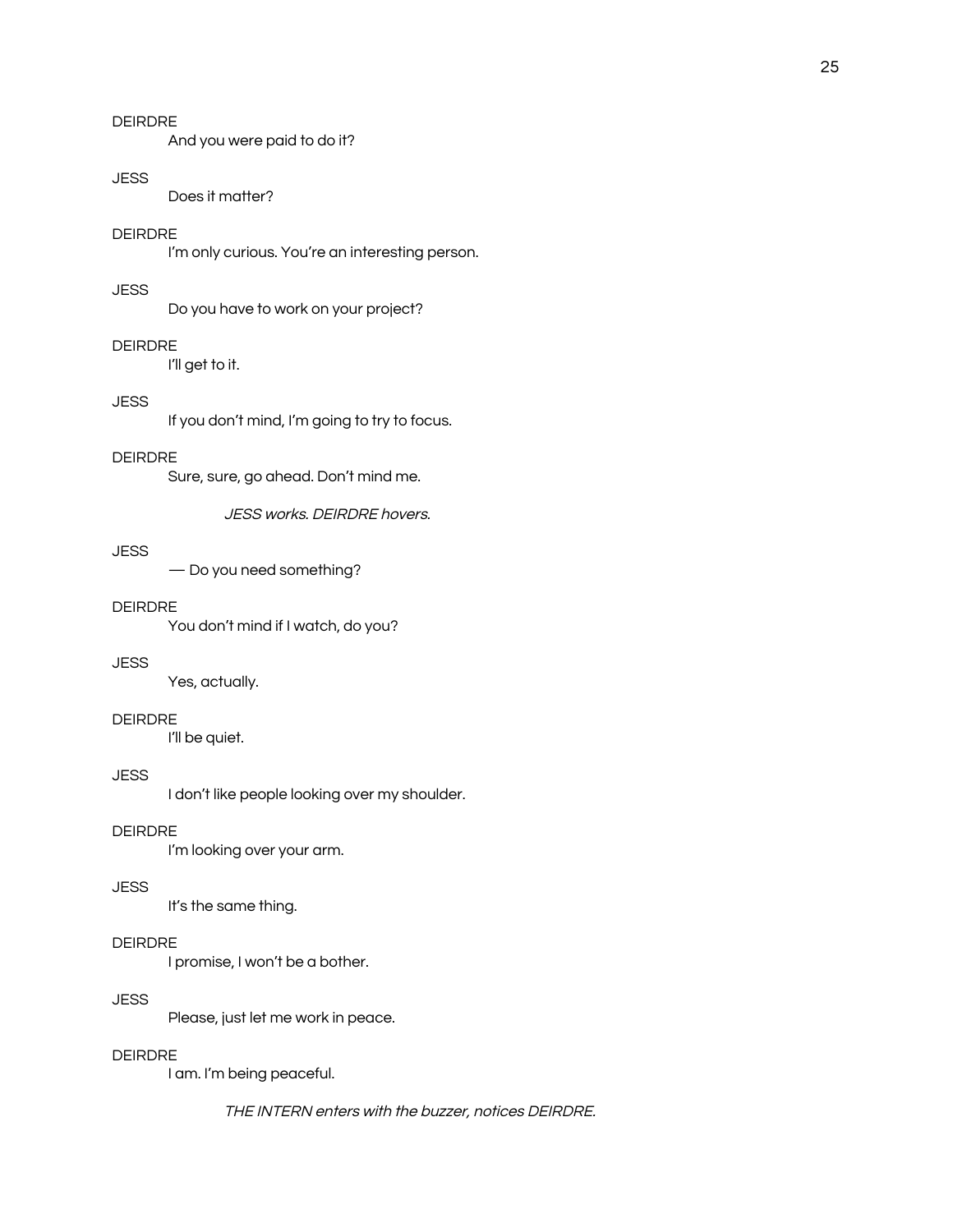Do you need something, Deirdre?

#### DEIRDRE

Deedee. And I was talking with Jess.

#### **JESS**

I'm trying to work.

## THE INTERN

You can talk from your desk.

#### DEIRDRE

She asked me to come over here.

## THE INTERN

That's fine. But you can go back to your desk now. DEIRDRE reluctantly returns to her desk. Thank you.

## THE INTERN presses the buzzer. WILL and PIPER jolt awake.

## **WILL**

I swear to god —

#### THE INTERN

Good morning.

THE INTERN exits.

#### **WILL**

One of these days, I'm going to take that buzzer and throw it in the ocean.

#### THE INTERN off

I heard that!

## **WILL**

Damn it. Well, how's the morning going for you early birds? DEIRDRE and JESS sit in silence, working. — Oookay.

#### PIPER

Ominous.

# **WILL**

Seriously.

I'm getting coffee, anyone want some?

## PIPER

—

## **WILL**

Besides Piper.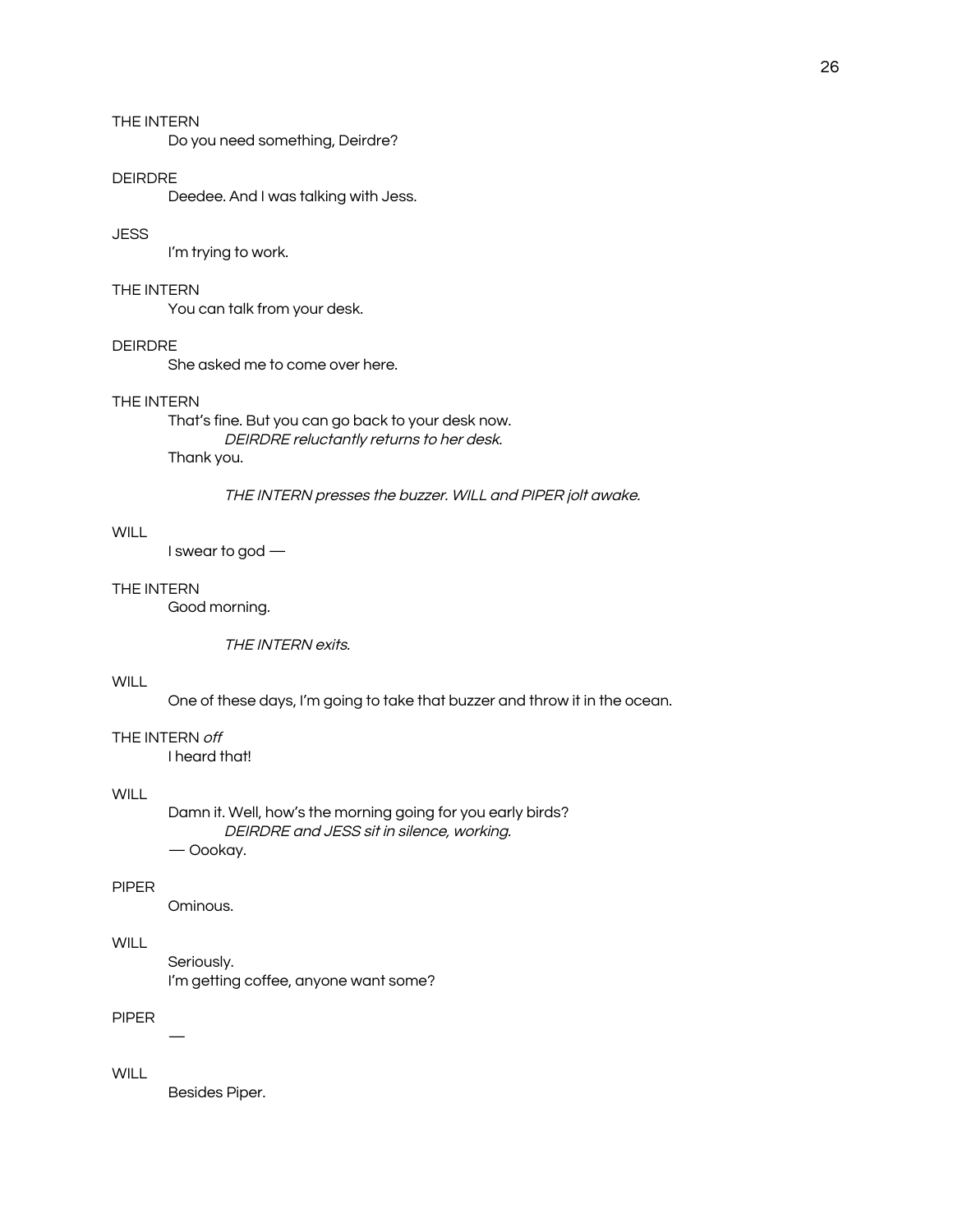Thank youuu.

# Silence from DEIRDRE and JESS.

# **WILL**

Suit yourselves.

WILL exits.

# PIPER

— You guys okay?

## **JESS**

Just working.

# PIPER

Got it, cool, cool, cool.

## DEIRDRE

The intern does like me, right?

# WILL off

GRANOLA BARS ARE NOT THE SAME AS FRUIT BARS! THEY'RE NOT THE SAME!!!

Transition.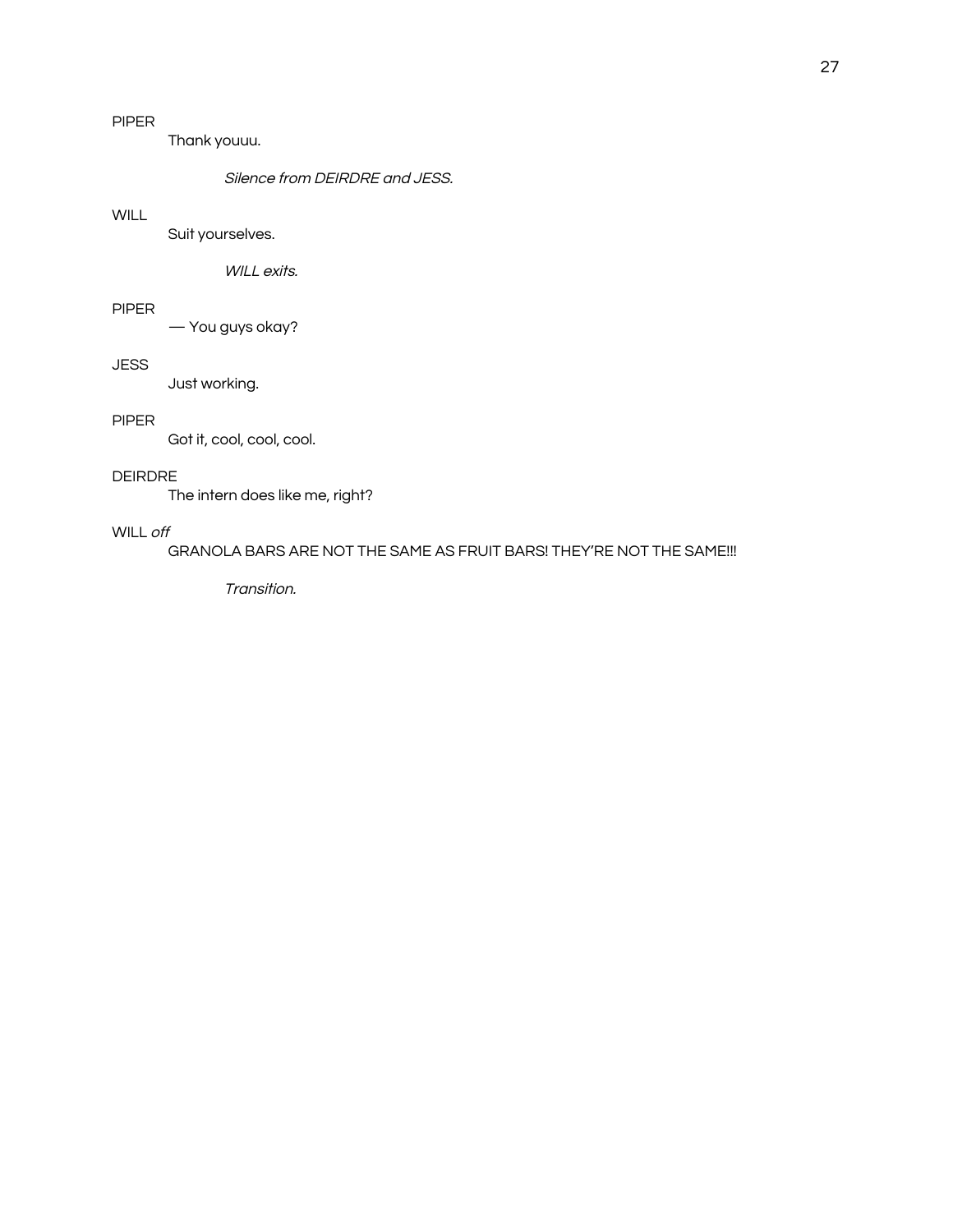#### Four

Later. JESS is filming PIPER in various poses. WILL and DEIRDRE at their desks.

#### PIPER

How's this? I'm going for sultry, but threatening.

#### **JESS**

Okay, yeah.

#### PIPER

Maybe try a lower angle.

# **JESS**

So what are you trying to say with this film? Is there a message?

## PIPER

My message is - I don't know. I'll decide later, I guess.

## **JESS**

Shouldn't there be a reason, though?

## DEIRDRE

Ideally.

## PIPER

Maybe it's art for art's sake.

# **JESS**

But is that what you want to do, or what Gene wants you to do?

## PIPER

Does it matter? Once I get a bunch of footage, maybe I'll find a message hidden somewhere, and pull it out.

## JESS

Got it.

# PIPER

Come in for a close up.

JESS comes closer to PIPER. WILL bangs his head on his desk.

#### **WILL**

Damn it, damn it.

## JESS

— What?

# **WILL**

Nothing's funny. There isn't a single funny thing.

# **JESS**

I'm sure it's better than you think.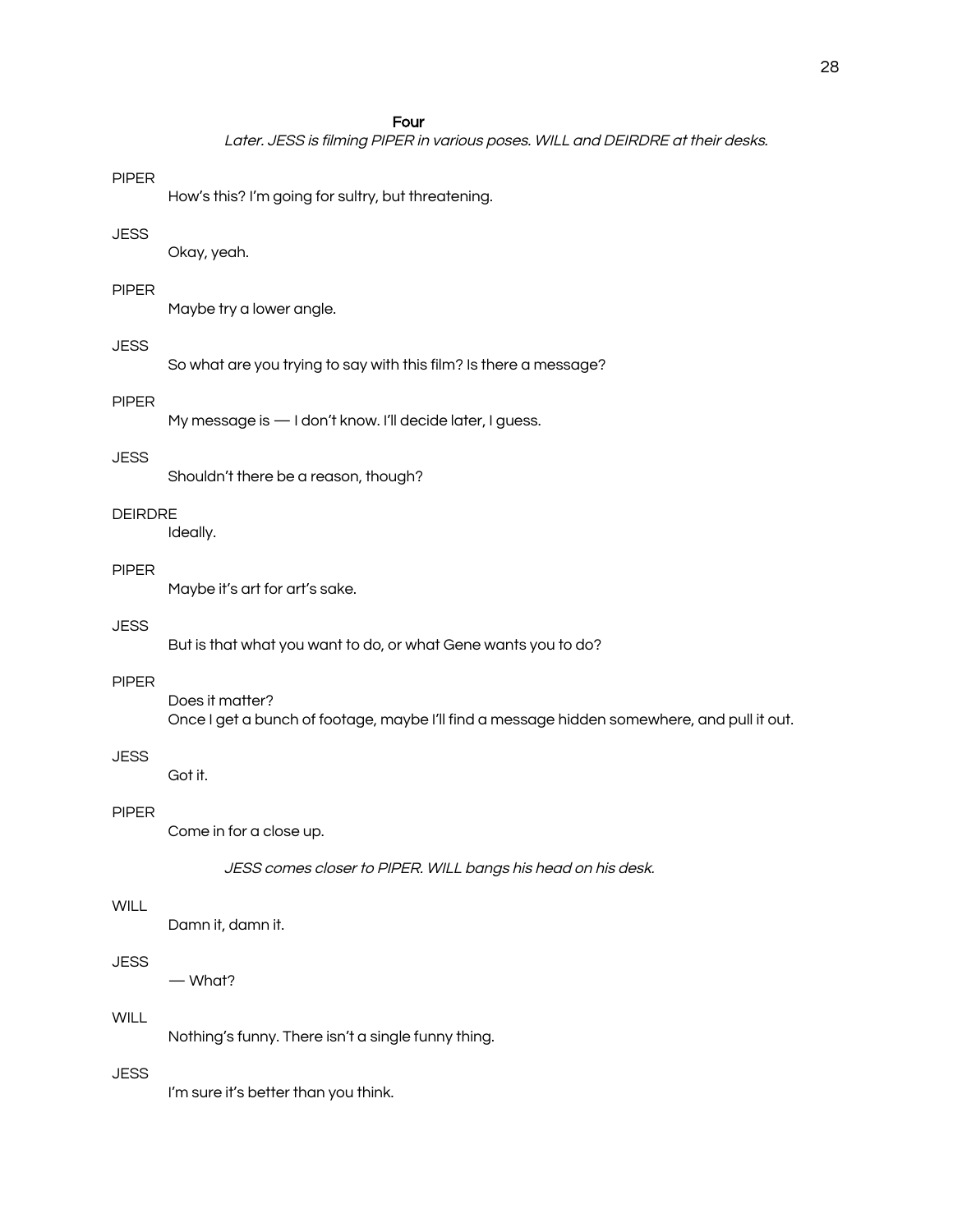# PIPER

He gets like this.

# **WILL**

What am I even doing? I should just leave. I'm going to leave. Just like Craig. That's it.

# PIPER

You don't mean that.

## **WILL**

I do. I really do.

## PIPER

You don't.

# **WILL**

I do.

## PIPER

Don't.

# **WILL**

Do!

#### DEIRDRE

Oh my god.

## **JESS**

Can we hear what you've been working on? Maybe saying it out loud will help.

## **WILL**

No thanks. It's not ready yet. It's not funny.

## JESS

But stand-up is supposed to be heard, not just read.

# DEIRDRE

That's debatable.

# **JESS**

 $-$  Is it?

## **WILL**

Why does he even want to do a stand-up set? Why? Why? WILL bangs his head on the desk again. Damn it!

# **JESS**

— Do you need anything?

## **WILL**

No, no, no, no.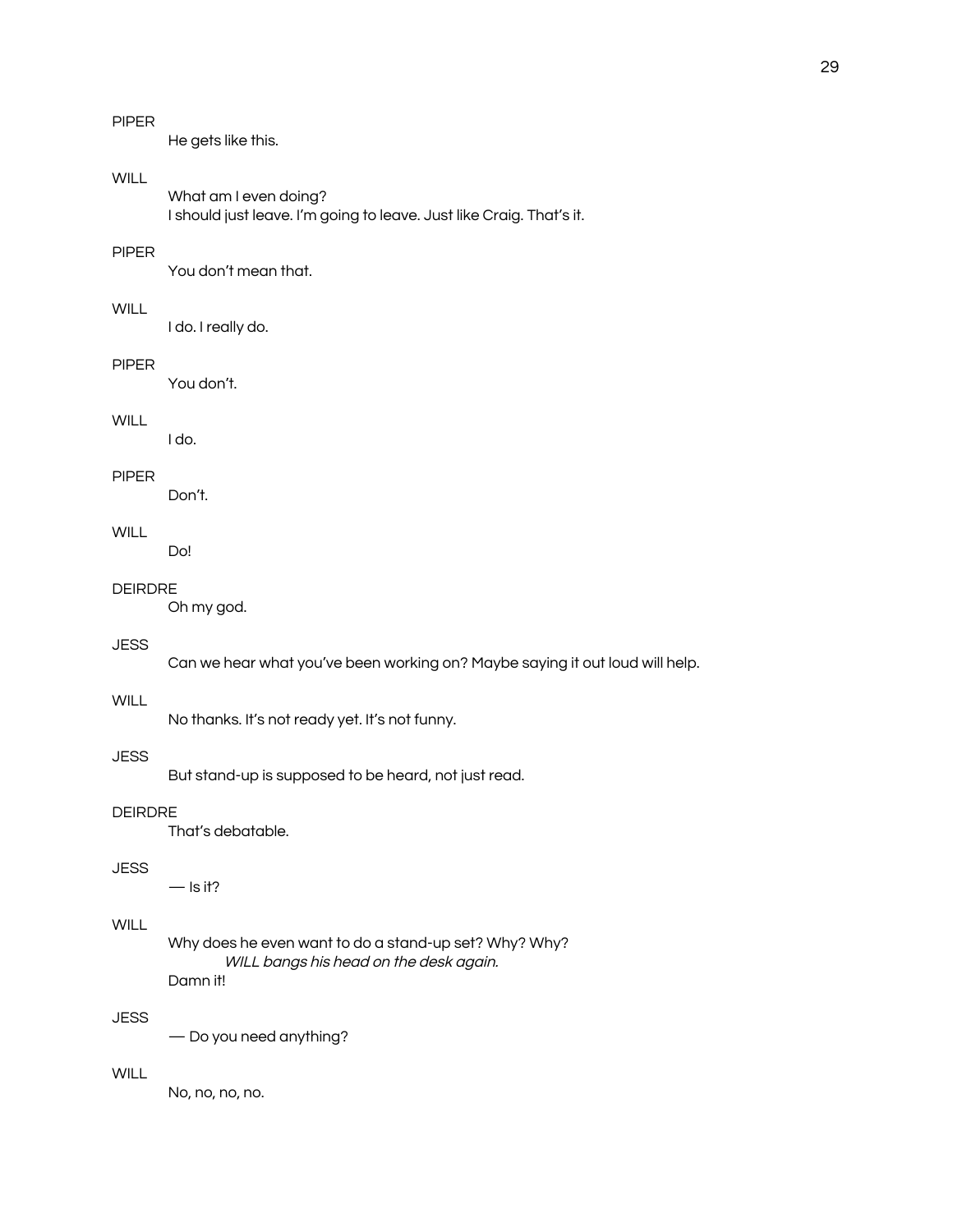# **JESS**

Just let us know if you do, okay? WILL stands up and exits into the kitchen. Um. Alright.

## DEIRDRE

Let him be.

#### PIPER

Yeah, he'll be fine. Do you have the close-up?

## JESS

Yes.

## PIPER

Good. Now closer. I want to be able to see my awful, awful pores.

## **JESS**

Your pores are fine.

#### PIPER

Then you're not close enough. JESS gets closer. Pore status?

## **JESS**

— Awful?

## PIPER

Excellent.

PIPER speaks directly into the camera, deadpan.

When I was a child I was a child, and when I was a child I was already grown. I grew so tall, Jack and the Beanstalk, I grew so beanstalk tall I could be climbed. Boy did I climb myself, up every tree I could get my arms halfway around. I climbed myself up into nooks and crannies, surrounded by leaves and branches, and gazed out like I was bird watching grey winter clouds roll in, thinking of the inevitable trip south to warmer skies. How I wanted to be a bird, only with feathers rough like bark. The skin on my knuckles and knees was calloused — I called the marks feathers. I ruined so many pretty dresses, my family spending too much money on these dresses that I would invariably muddy and tear on knots and bark, too much money on these dresses that I would invariably grow out of, though I was already beanstalk grown. They put me in these dresses, I guess, to mark me still young, still theirs, still home, though I was already winter-bird flown. Chirp, chirp.

PIPER takes the camera from JESS and goes to her desk.

#### **JESS**

I wouldn't have guessed you to be the tree-climbing type.

#### PIPER

Who says I was?

#### **JESS**

I guess I thought that — never mind.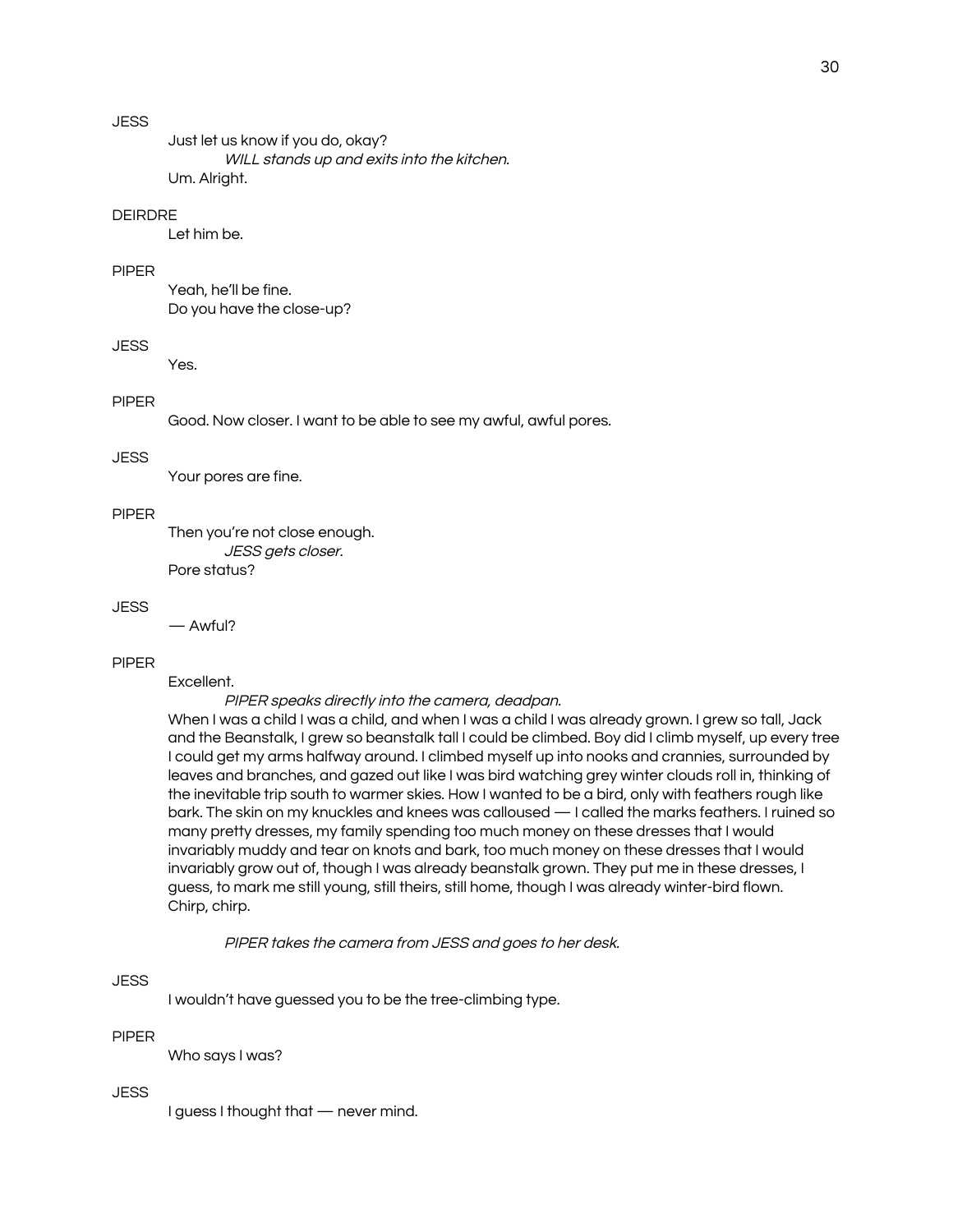#### WILL enters eating a banana, laughing.

# PIPER

Oh boy.

PIPER films WILL.

# **JESS**

What's going on?

#### PIPER

Just a part of his process.

## **WILL**

What even is funny? Is anything? Is "funny" anything? Or is "funny" a made up concept? A state of being we strive for, distracting us from the larger and more tragic realities in the outside world?

#### PIPER

Oh, this is good stuff.

#### **WILL**

Funny?

## PIPER

You better believe it.

## **WILL**

Funny is never permanent, there is never a guarantee of funny. Something that was once funny may never be funny again. It depends on who's laughing.

## **JESS**

Shouldn't we help him?

## PIPER

He'll tire himself out.

## **WILL**

But no, funny is instead temporary, fleeting, a mirage in the desert of despair.

#### **JESS**

Are you sure?

## **WILL**

The desert of despair is filled with the sands of time, sands which cover everything that has been and everything that will never be funny.

#### PIPER

His metaphor's going off the rails.

# **JESS**

He's going off the rails.

#### PIPER

I know, it's great.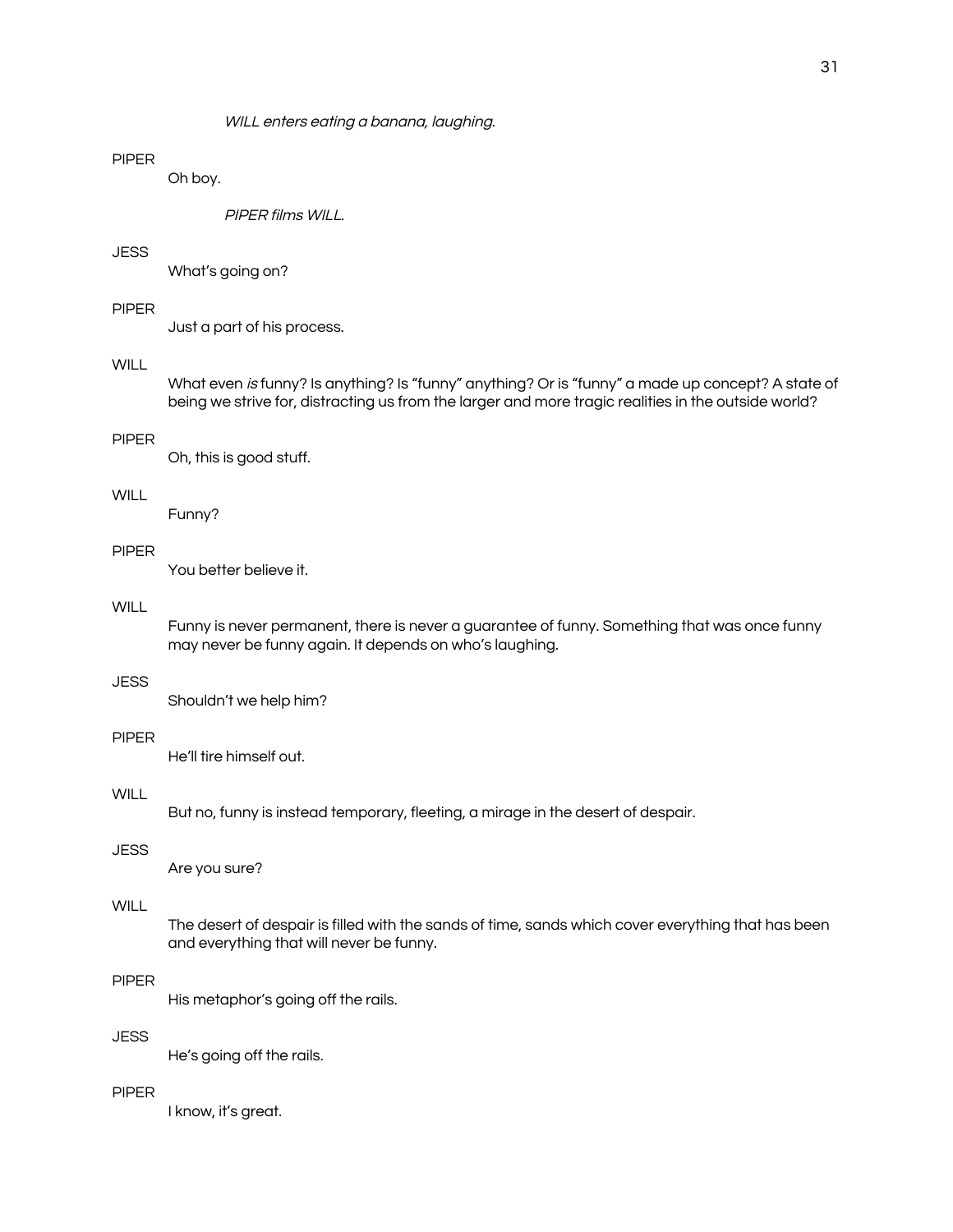## **WILL**

# Despair is funny, however. As long as the despair is someone else's, and not one's own. WILL places the banana peel on the floor, classic splayed banana peel, ready for someone to slip on it. WILL stares at it, commands it:

# Do a flip.

The banana peel does nothing.

#### **JESS**

I don't like this. We should do something?

## DEIRDRE

Like what?

#### PIPER

Shhh. Watch.

They all watch the banana peel.

#### **WILL**

We wait. It does not flip. It does nothing. The banana peel in itself is not funny. It is the expectation of what follows that is funny. We await the fall. WILL hovers his foot over the peel. Ah, the unknowable future.

#### JESS

Will. Stop.

#### **WILL**

You're right. I don't know what I'm doing.

#### **JESS**

Thank you.

## WILL **WILL**

I need a running start.

## **JESS**

Not what I meant —

WILL backs up, prepares to run at the peel. THE INTERN enters, notices the peel.

#### THE INTERN

Will, clean that up before someone trips and hurts themself.

THE INTERN, distracted by the peel, walks into <sup>a</sup> desk and falls over it. WILL claps and laughs.

# **WILL**

Would you look at that!

**JESS going to THE INTERN** Are you okay?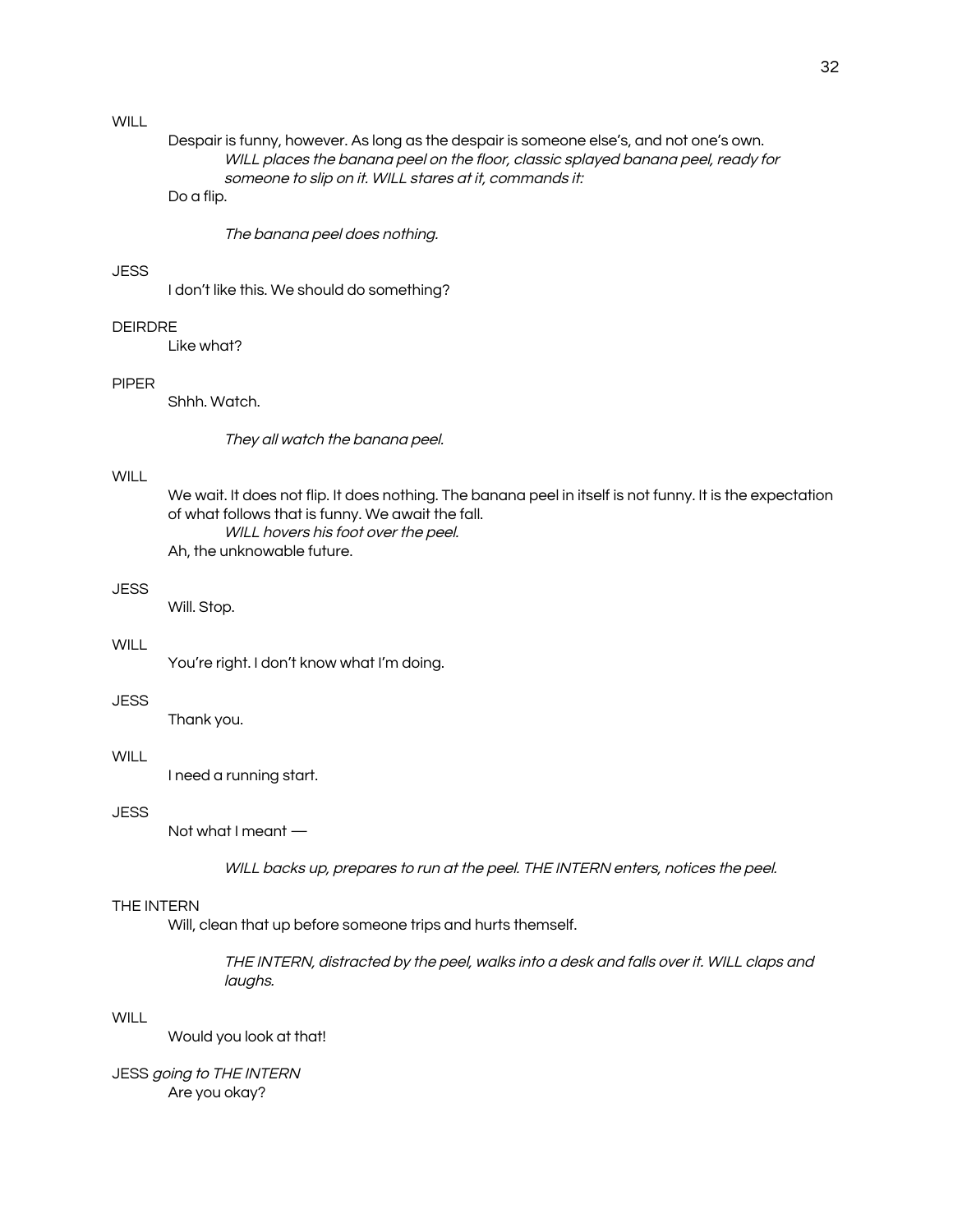I'm fine, I'm fine.

## WILL.

Now that's funny.

## **JESS**

Do you need anything? An ice pack? — Do we have ice packs?

## THE INTERN

Really, I'm okay.

## **WILL**

I'm putting that in the act. Desk, fall, laugh! Ha!

WILL goes to his desk and writes.

#### PIPER

— How are you feeling, bud?

#### **WILL**

I'm great, why?

## PIPER to JESS

See? Nothing to worry about.

## DEIRDRE

Back to normal, back to work.

## **JESS**

I'm worried about the intern. Are you sure you're not hurt?

## THE INTERN standing

Yes. Thank you.

#### **JESS**

Don't mention it. When you work together, you look out for each other.

#### PIPER

If we'd really been looking out, no one would've run into the desk.

## THE INTERN

It's not a problem.

#### JESS

Okay. I'm glad you're not hurt. Hey, by the way, I have a question I want to ask Gene — is he in his office?

#### THE INTERN

Any questions for Gene can go through me.

## **JESS**

I just want to pop in, I won't take too much of his time.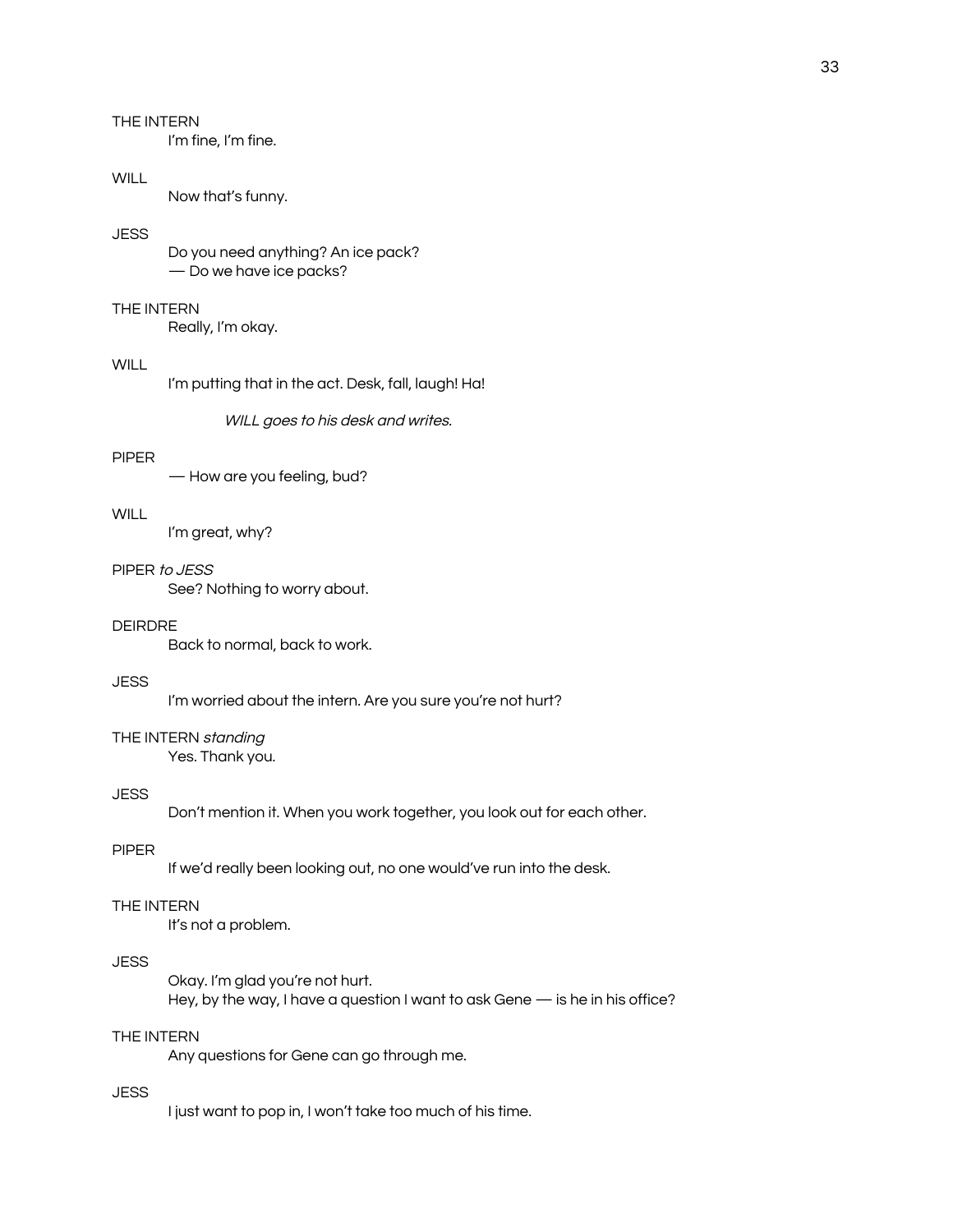What's your question?

#### **JESS**

Never mind, it's no big deal. I'll figure it out.

## THE INTERN

Good to hear.

THE INTERN starts to leave.

## **WILL**

Hey, watch out for the desk! Ha!

#### THE INTERN

Good one.

THE INTERN exits.

## **WILL**

Ha. Comedy is so easy.

Pause. They all work in silence for <sup>a</sup> while.

#### DEIRDRE

— Can you guys call me Dee?

## PIPER

Deedee?

#### DEIRDRE

No, just Dee.

# **WILL**

What happened to Deedee?

#### DEIRDRE

It didn't really catch on the way I wanted it to. Plus, I think I like Dee better.

#### PIPER condescending

Really? Why? Catching herself. I mean, really? Why?

# DEIRDRE

Never mind.

#### **JESS**

We can call you Dee if you want.

## **WILL**

I mean, I might forget for a while, but yeah, if you want us to.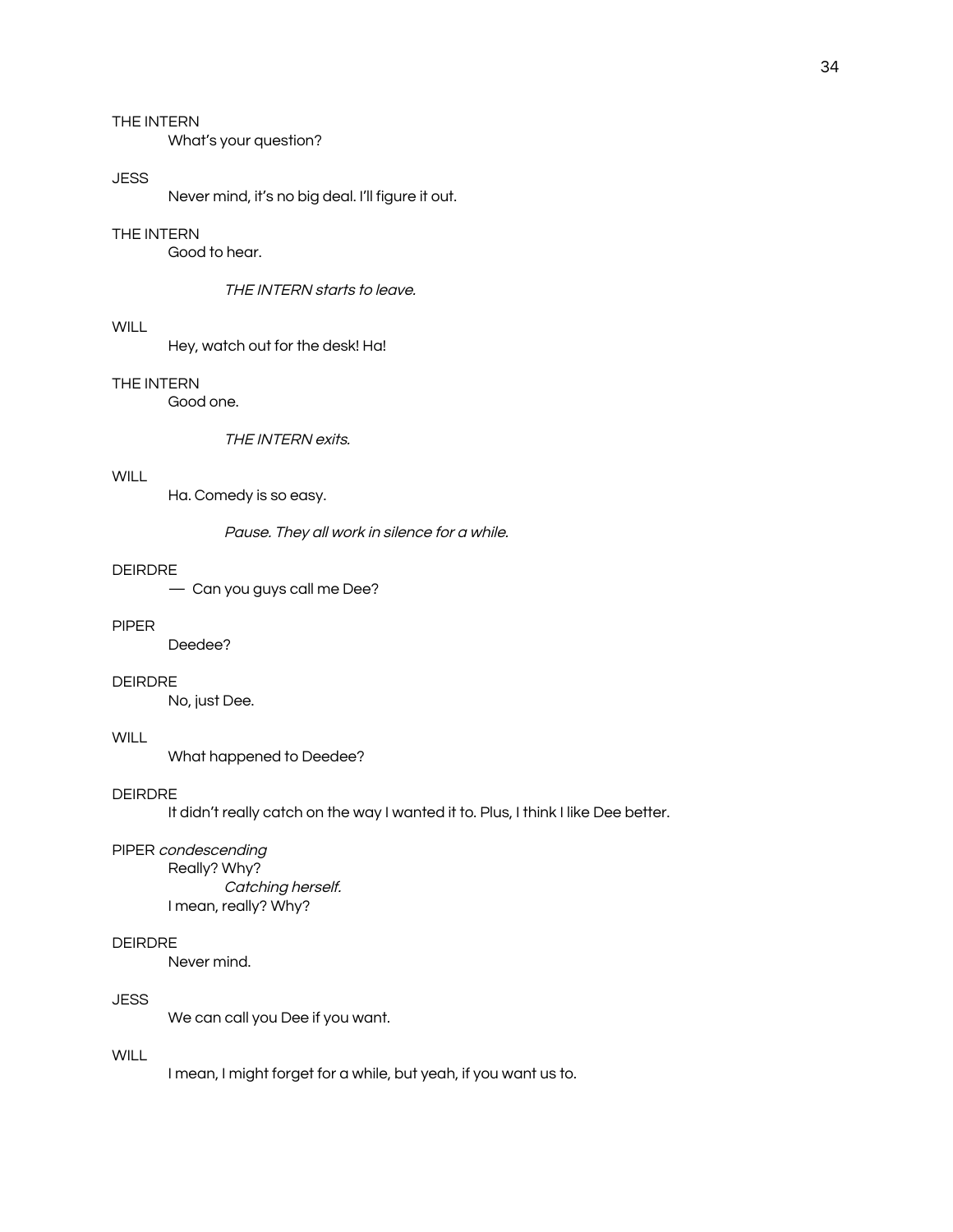## DEIRDRE

I think it sounds more authoritative. Deedee was too childish, but Dee is — I don't know, commanding. It's sure of itself. A childish name like Deedee was never going to help me get better assignments from Gene. I need an authoritative name.

# PIPER

So — Dee. Yeah, totally. Great.

#### DEIRDRE

Do you not like it?

#### PIPER

I love it. Now whenever I talk to you, I can say I'm getting the Dee.

# **WILL**

Ha! That's going in the act.

#### DEIRDRE

If you're just going to make fun of me, then forget about it.

#### PIPER

Not in a bad way. Promise.

## **WILL**

If it'll make you feel better, we can do the same thing with my name. Everyone, start calling me Willy.

#### PIPER

Gross.

# **WILL**

Ha. It really is.

#### PIPER

Dee isn't *nearly* as bad as Willy.

# DEIRDRE

You think so?

#### PIPER

I've never been more sure of anything in my life.

#### DEIRDRE

Ha. Thank you. That's a relief. I was worried you wouldn't like it.

## PIPER to WILL

I'm never calling you Willy, by the way. But no, I can get on board with Dee. It's good.

#### DEIRDRE standing

I'm going to go tell the intern to tell Gene the news. I'm excited!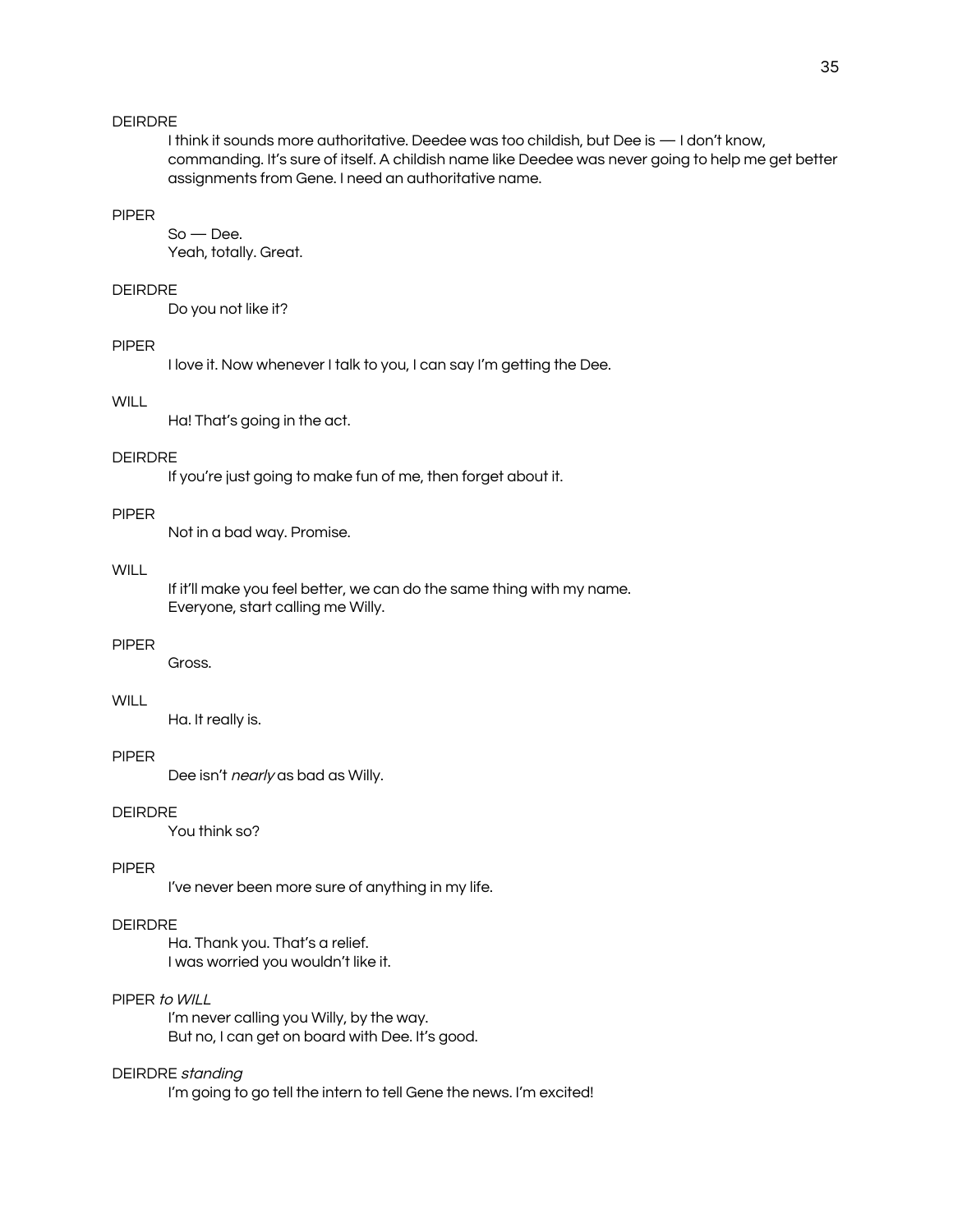# DEIRDRE exits.

## PIPER

Wow, the intern's about to get the Dee with no warning at all. Pause. No response from WILL or JESS. Oh come on, that was funny. — Wasn't it?

## **WILL**

What? Sorry, I stopped listening.

# **JESS**

It was very funny, Piper.

#### PIPER

Then why did no one laugh? Have I lost my edge?

## **WILL**

Happens to the best of us.

## PIPER

Let me try again. Wow, the intern's about to get the Dee with no warning at all. Ha!

#### JESS

Ha!

#### **WILL**

Ha ha!

## PIPER

Ha! This isn't forced, is it?

#### **WILL**

It's the most natural laugh I've had in my life.

## PIPER

That makes me feel better. You know what?

#### WILL

What?

## PIPER

Comedy is so easy.

# **WILL**

It really truly is.

## PIPER

Isn't that right, banana peel? Isn't comedy easy? Wouldn't you say so? Wouldn't you say comedy is easy? If someone had a gun to your head, banana peel? Or should I say stem? If someone had